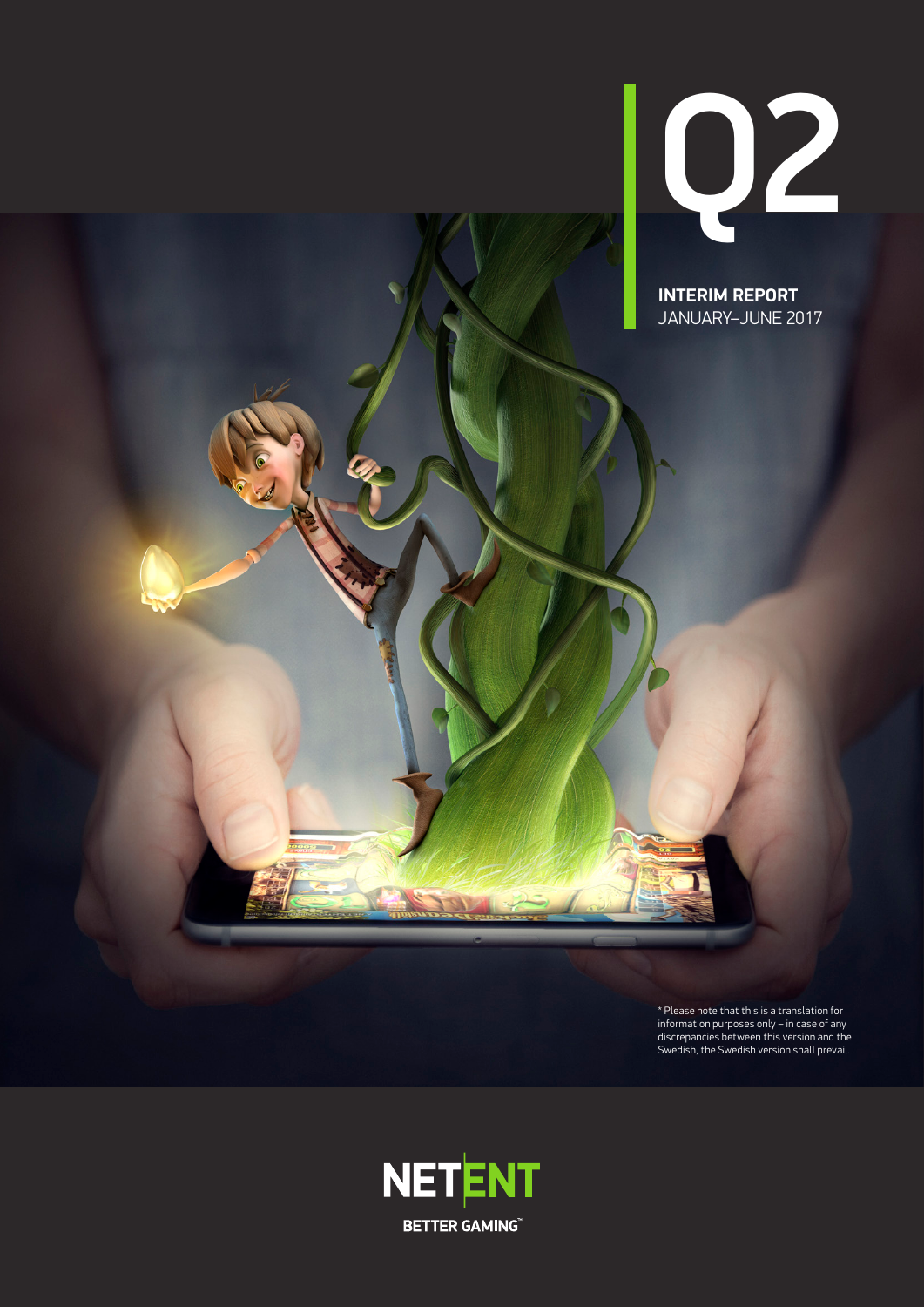

# **Second quarter 2017**

- Revenues for the second quarter increased by 15.5% to SEK 407 (352) million
- Operating profit amounted to SEK 145 (122) million, an increase of 18.5%
- **•** Operating margin was 35.7 (34.8)%
- **Profit after tax amounted to SEK 134 (113) million, an increase of 17.9%**
- **Earnings per share amounted to SEK 0.56 (0.47) before and after dilution**
- 6 new customer agreements were signed and 8 new customers' casinos were launched

# **First six months 2017**

- Revenues for the first six months increased by 15.4% to SEK 805 (697) million
- Operating profit amounted to SEK 281 (251) million, an increase of 12.2%
- **•** Operating margin was 35.0 (35.9)%
- **Profit after tax amounted to SEK 258 (235) million, an increase of 9.6%**
- **Earnings per share amounted to SEK 1.07 (0.98) before and after dilution**
- <sup>2</sup> 21 new customer agreements were signed and 14 new customers' casinos were launched

# **Important events in the second quarter**

- **A supplier license was obtained in British Columbia, Canada**
- Games were launched on the regulated market in Serbia
- **Table games were introduced for customers in Spain**
- Cash distribution of SEK 540 million (2.25 kr/share) to shareholders

# **Quote from Per Eriksson, President and CEO**

- *"The quarter featured continued solid growth, higher profitability and a strong cash flow. The most important growth drivers were mobile games, Great Britain and Italy. During June, mobile games contributed more than half of our revenues while Britain was our largest geographic market for the quarter. For the second half of 2017, we see conditions for continued solid growth."*

| Summary in figures (kSEK)                  | Apr-Jun<br>2017 | Apr-Jun<br>2016 | Jan-Jun<br>2017 | Jan-Jun<br>2016 | Jan-Dec<br>2016 |
|--------------------------------------------|-----------------|-----------------|-----------------|-----------------|-----------------|
| Operating revenues                         | 406.634         | 352,068         | 804.510         | 697.418         | 1.455.101       |
| Operating expenses                         | -261,646        | $-229,665$      | $-523,285$      | $-446.879$      | $-919.152$      |
| <b>Operating profit</b>                    | 144.988         | 122,403         | 281.224         | 250,539         | 535,949         |
| Operating margin                           | 35.7%           | 34.8%           | 35.0%           | 35.9%           | 36.8%           |
| Cash flow from operating activities        | 184,253         | 158.034         | 336,530         | 286,804         | 624.213         |
| Cash flow for the period                   | -405,830        | $-216,969$      | -326.730        | $-134,573$      | 79,122          |
| Cash and cash equivalents at end of period | 168.923         | 275,358         | 168.923         | 275,358         | 494.497         |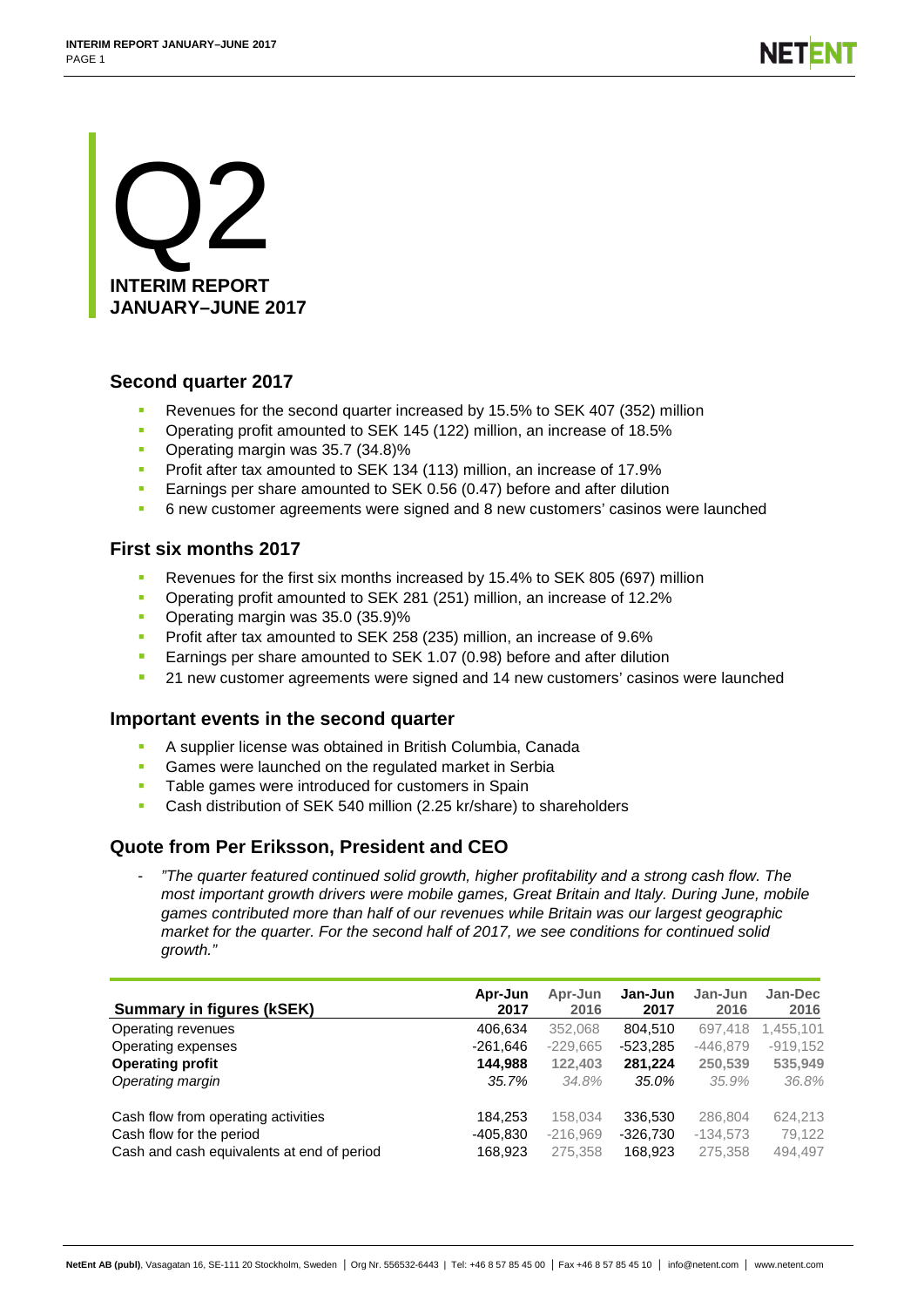# **Comments by Per Eriksson, President and CEO**

### **Solid revenue growth and higher operating profit**

NetEnt's revenues increased by 15.5 percent and the operating profit increased by 18.5 percent compared to the same quarter last year. The operating margin in the quarter was higher than in the same period last year, mainly driven by growth in revenues. We signed agreements with six new customers and launched our games with eight new customers. The number of gaming transactions in our systems amounted to 10.1 billion during the quarter, corresponding to an increase of 14.4 percent compared to the second quarter of last year. At the same time, the royalty level for our products remained stable. Mobile gaming continues to contribute to our growth and accounted for more than half of our revenues in June. NetEnt continues to generate strong cash flows – in the second quarter free cash flow after investments amounted to 131 SEKm, an increase of 39.8 percent compared to Q2 2016. At the end of May, 540 SEKm of cash was distributed to shareholders through an automatic redemption program. The cash flow generation of our business gives us financial flexibility to invest in future growth while we continue to aim for significant cash returns to our shareholders.

### **Expansion on regulated markets**

Regionally, Great Britain and Italy contributed the most to our growth in the quarter. Overall, Great Britain was our largest market in the quarter and we continue to see great potential for market share gains in the coming years as we are working even harder to expand in this market. In Italy, all our game traffic now takes place through licensed operators. Revenue growth in Sweden was relatively slower, which can be explained by our high market share and the maturity of the market. I am very pleased that we continue to see fast growth in regulated markets such as Denmark, Belgium, Spain and New Jersey. The launch of table games in Spain during the quarter will support continued solid growth for us in this promising market. In the US, our operations in New Jersey continue at full speed while we also closely monitor developments in other states that could potentially open up for online casino, such as Pennsylvania and Illinois.

### **Awards and new popular games**

The key to our growth is our attractive product offering with new thrilling games and innovative gaming solutions for online casinos. In June, we won several prestigious awards at the EGR B2B Awards in London, in the categories *Mobile supplier*, *RNG casino supplier* and *Innovation in RNG casino software.* Four new games released in the quarter are *Hansel and Gretel, Copy Cats, Butterfly Staxx* and *Scruffy Duck.* At the end of August we will release *emoji planet*™, the much-awaited branded game that is based on the popular emoji symbols used in digital communication globally by people across all age categories. Like we have said before, we will step up the pace of new game releases going forward. This will be seen in the second half of this year, when we will also launch three branded games. Live Casino remains an interesting area for us and our ongoing mobile product enhancements – with live player rewards being the latest added feature – have been much appreciated by our customers.

### **Future outlook**

The future outlook remains bright and for the remainder of 2017, we see conditions for continued solid growth supported by new games, increasing market shares in the UK, mobile growth, many new customers to launch and our expansion in North America. We continue to hire more employees and develop our platform. We strengthen the organization to increase our output capacity, enter more regulated markets and integrate a large number of new customers. With this in mind, we foresee an ongoing need to invest during the rest of 2017. We do this to enable continued solid growth with increasing economies of scale for NetEnt going forward.



*Per Eriksson, President and CEO*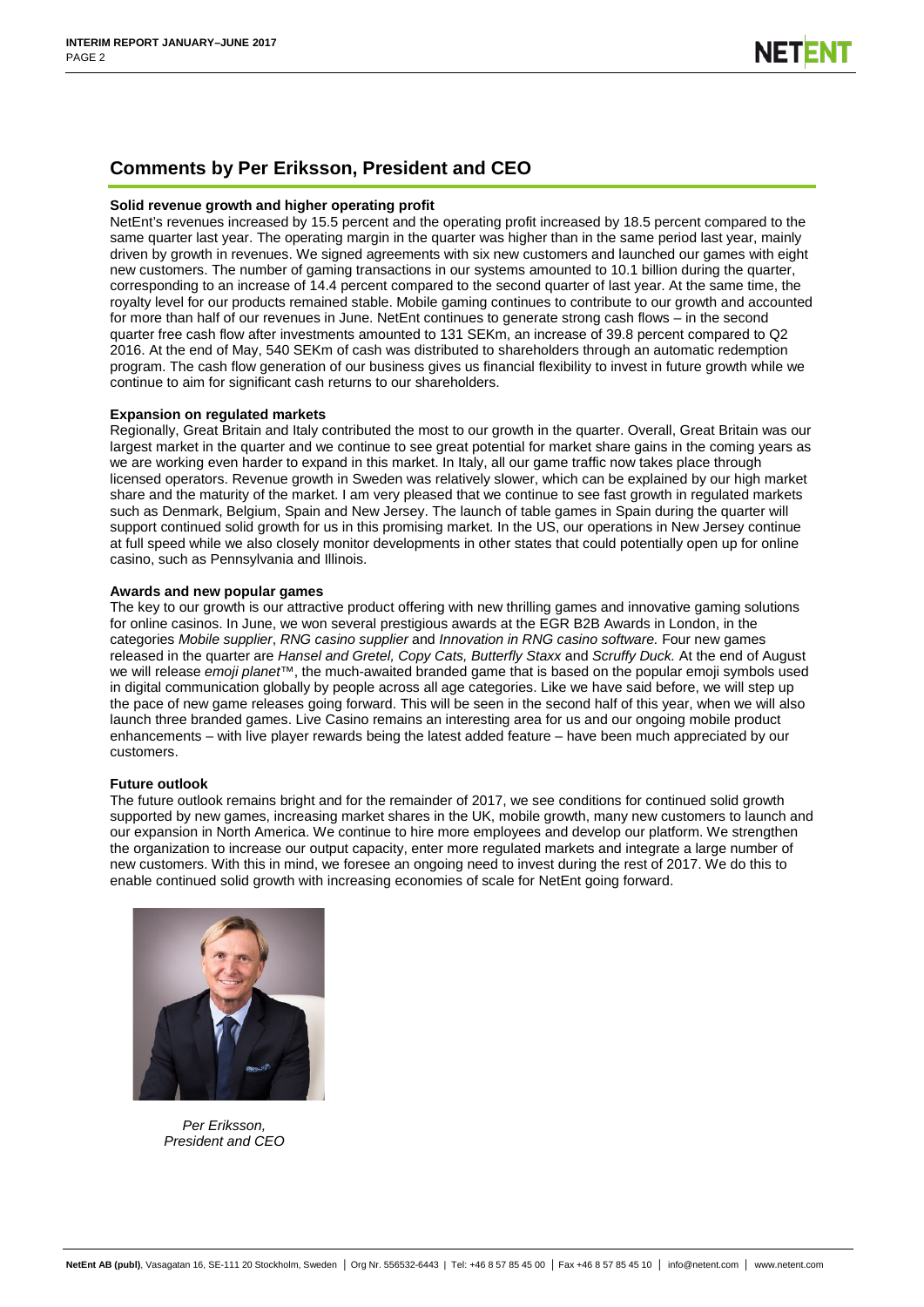# **New agreements and customers**

In the second quarter, six new license agreements were signed and eight new customers' casinos were launched.

## **Customers to be launched**

At the end of the second quarter, NetEnt held agreements with 36 new customers that had not yet been launched.

# **Revenues and profitability**

Revenues and operating profit by quarter are shown in the chart below.



Revenues and operating profit for the last rolling 12 months are illustrated below.



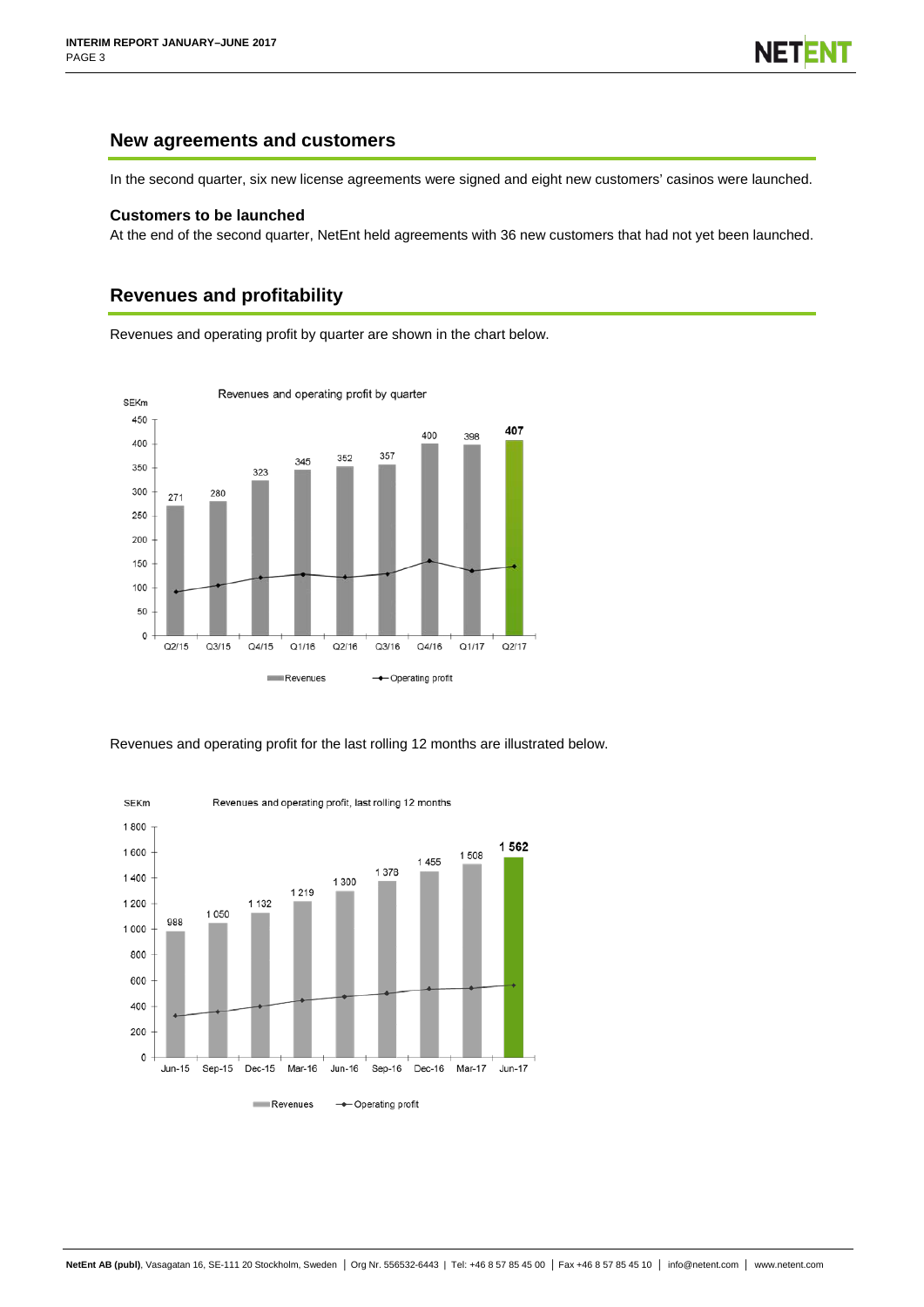## **Revenues – volume, price and currency development in the second quarter**

Total revenues amounted to SEK 406.6 (352.1) million in the second quarter, an increase of 15.5 percent compared to the corresponding period in 2016 (10.5 percent in euro terms). The revenue increase was driven by a combination of growth from existing customers and revenues from new customers. Six new customer agreements were signed and eight new customers were launched during the quarter.

The number of game transactions amounted to 10.1 billion in the second quarter, representing an increase of 14.4 percent compared to same quarter of the previous year. The increased number of game transactions is primarily driven by a combination of growth from existing customers and newly launched customers. Nearly all of the Company's revenues consist of royalty fees, which are calculated and charged as a percentage of game win (player bets minus wins) generated by NetEnt's games for its customers. The average royalty level was stable in the second quarter compared to the previous year.

Slot games represented 90 percent of game win (player bets minus player wins) in the second quarter.

Revenues are affected by the development of the Swedish krona in relation to other currencies, particularly EUR and GBP. The main part of revenues is invoiced and accounted for in euros, then translated and reported in Swedish krona. During the second quarter of 2017, the Swedish krona weakened by 4.4 percent against the euro compared to the same period in the previous year and by 1.9 percent compared to the previous quarter, which had a positive effect on the reported growth in SEK. The British pound weakened by 4.5 percent against the krona compared to the same quarter of last year but strengthened by 1.9 percent compared to the previous quarter.

# **Costs and profitability in the second quarter**

Operating profit in the second quarter rose by 18.5 percent to SEK 145.0 (122.4) million. Operating expenses increased by 13.9 percent compared to the second quarter of 2016 due to expansion and strengthening of the organization. The organization is being strengthened mainly with own personnel but also through external resources in the form of subcontractors and outsourcing outside of Europe. Personnel expenses increased by 12.2 percent compared to the same quarter last year. The expansion also leads to increased operating and maintenance costs such as IT costs as well as costs related to entering new markets. Other operating expenses increased by 14.9% in the second quarter compared to the corresponding quarter last year. Depreciation and amortization increased by 16.9% compared to the previous year. Amortization of development projects is linear with equal amounts each month starting from the launch date while revenues increase gradually with a lag, which means that the positive margin effect from newly launched projects is not immediately visible. Additionally, depreciation and amortization are affected by the development of SEK versus EUR as they are booked in EUR and then translated to SEK for the Group's financial reporting. Except for depreciation and amortization, the main part of the Group's costs occurs in SEK but the share of costs reported in other currencies represented 43 percent in the second quarter of 2017.

The operating margin was 35.7 percent in the second quarter compared to 34.8 percent in the corresponding period of the previous year.

Financial items amounted to SEK 2.1 (1.1) million for the second quarter and mainly consist of exchange rate effects on cash and cash equivalents, financial receivables and financial liabilities consisting primarily of intercompany transactions, as well as the interest earned on cash and cash equivalents. Exchange rate fluctuations periodically also lead to effects on inter-company balances that are included in the financial items.

The Group had an effective tax rate of 9.0 (8.1) percent in the second quarter. The effective tax rate mainly depends on in which of the countries where the Company operates that profit is generated and this can vary between reporting periods.

# **Seasonal variations**

The first and second quarters are normally not characterized by any seasonal effects. The third quarter is usually affected by vacations, which often leads to somewhat lower increases in both revenues and personnel costs, while historically the fourth quarter has featured higher sales volumes.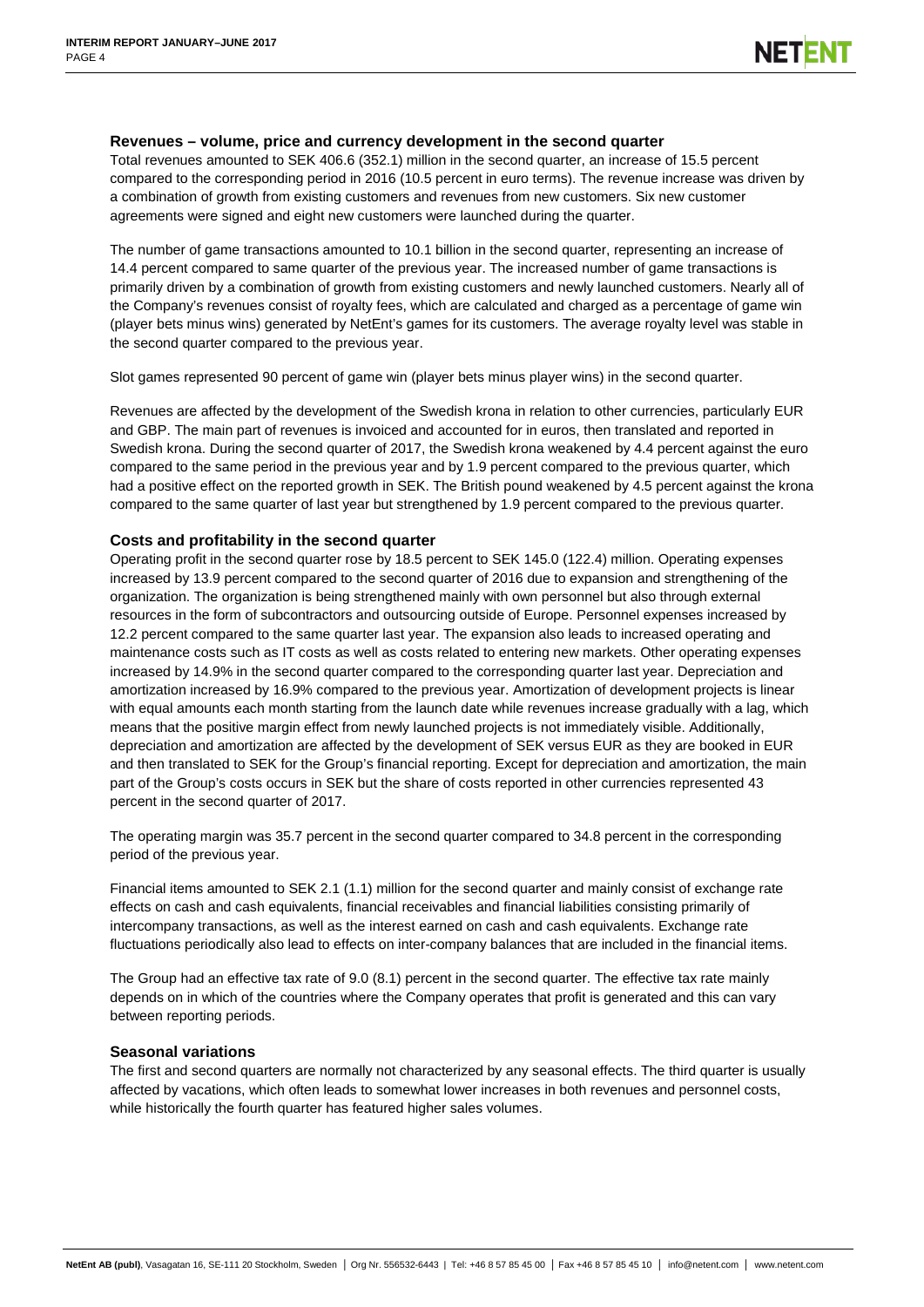## **Investments**

The Group's investments in intangible assets amounted to SEK 40.0 (40.7) million while investments in property, plant, and equipment totaled SEK 13.4 (23.6) million in the second quarter.

Investments in intangible assets consist of development of new games for mobile units and desktop, technical adjustments of the platform such as new functionality, increased capacity, adjustments related to regulatory requirements and software licenses. Notable larger development projects in the second quarter were the ongoing platform enhancement and new games development, including projects related to Live Casino.

The growing number of customers and new markets also requires investments in hardware. Investments in property, plant and equipment are primarily made up of servers and other computer hardware to meet new technical standards and sustain capacity and performance as the business expands and new products are being introduced. Investments also include new IT equipment to meet the organizational expansion.

# **Cash and cash equivalents, financing and financial position**

The Group's cash flow from operating activities amounted to SEK 184.3 (158.0) million in the second quarter. The increase compared to the previous year was mainly driven by higher operating profit.

Cash flow from investing activities amounted to SEK -53.3 (-64.4) million in the second quarter. Further details about the investing activities can be found in the section about investments above.

The Group's cash and cash equivalents amounted to SEK 168.9 (275.4) million at the end of the period. The Group's available credit lines were SEK 50 million of which none had been utilized at the end of the quarter. Cash held on behalf of licensees was SEK 130.0 (63.9) million on June 30, 2017.

# **Incentive program 2017-2020**

The Annual General Meeting on April 21, 2017, resolved to introduce a long-term incentive program intended for all employees within the NetEnt Group. A total of 722,000 options were issued, with the right to subscribe to an equal amount of new shares in NetEnt AB. The options were issued at SEK 5.05 per option, the fair market value as calculated by Ernst & Young, which resulted in an increase in Group equity by SEK 3.6 million. The strike price for the shares was determined at SEK 92.40 and subscription of shares can be made during the period August 1 to October 1, 2020. In the case of full subscription at the given terms, the Parent Company´s equity will increase by SEK 66.7 million. More information about the incentive program can be found on NetEnt´s corporate website, at [www.netent.com/agm.](file://office.necorp.dom/departments$/Investor-Relations/private/IR/IR/Kvartalsrapporter/2016/Q2/www.netent.com/agm)

# **Summary of the first six months 2017**

Revenues during the period of January-June 2017 amounted to SEK 804,5 (697.4) million, an increase of 15.4 percent (11.8 percent in euros) compared to the same period in 2016. Operating profit amounted to SEK 281.2 (250.3) million and the operating margin was 35.0 (35.9) percent. Growing volumes compared to the same period last year led the revenue increase, supported by the launch of several successful games in combination with volume growth from mobile games as well as new markets. NetEnt signed 21 new license agreements during the six-month period while 14 new customers were launched.

Operating costs increased during the first six months compared to last year due to expansion and strengthening of the organization within areas such as sales, product management, development and operations. Further, NetEnt's growing presence on regulated markets also leads to increasing costs. Depreciation and amortization increased compared to last year, as several larger development projects have been completed, for example within Live Casino and platform development.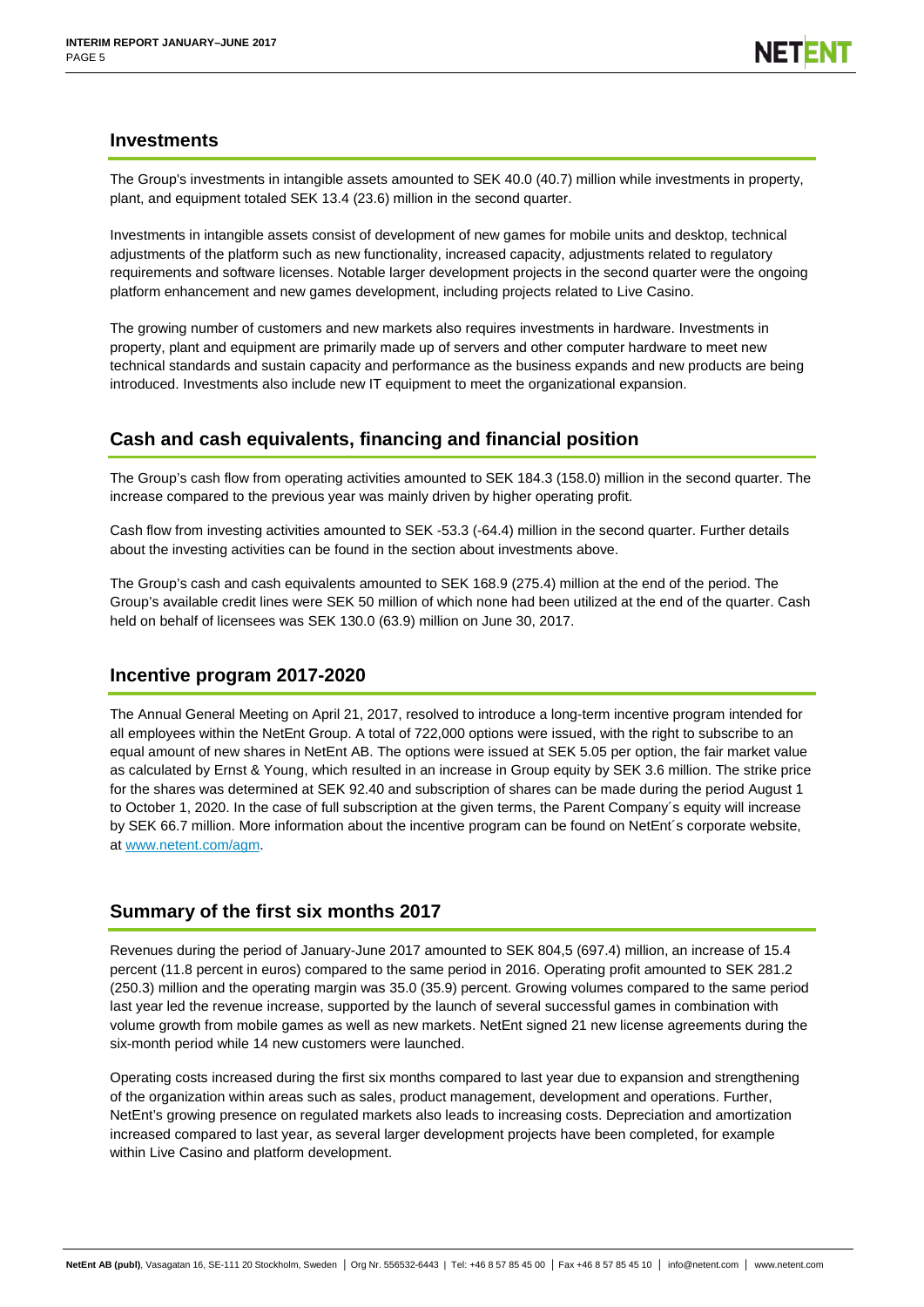The Group's acquisitions of intangible assets amounted to SEK 76.8 (75.8) million for the first six months. Investments in property, plant, and equipment amounted to SEK 49.7 (34.9) million.

The Group's cash flow from operating activities for the first six months amounted to SEK 336.5 (286.8) million. Cash flow from financing activities amounted to SEK -536.7 (-310.6) million and the main item was ordinary cash distribution to shareholders in the form of an automatic redemption program.

# **Events after the end of the period**

No significant events have occurred after the end of the reporting period.

## **Market**

The online gaming market has shown positive growth in recent years. The global game win for online gaming, including all game segments, has been estimated at EUR 39.8 billion for 2016, an increase of 10 percent compared to the previous year. The corresponding size for the global online casino market has been estimated at EUR 10.0 billion in 2016, an increase of 7 percent for the year *(source: H2 Gambling Capital, June 2017)*.

Europe is by far the largest gaming market and is expected to represent close to half of the gross gaming yield in the coming years. Deregulation and reregulation of national gaming laws is taking place in many European countries. NetEnt closely monitors the development on all markets that are undergoing regulation. The online gaming markets have recently been regulated in Portugal, Romania and Bulgaria. In Romania, NetEnt obtained a gaming license and launched its games with several operators during 2016. In Bulgaria and Portugal, NetEnt games were certified and launched with customers in 2016. New gaming legislation is expected in the Netherlands and Czech Republic during 2017. Online gaming is regulated in Spain, where NetEnt holds a gaming license and its games have been available with several customers since 2015. In Great Britain, the largest gaming market in Europe, new regulation was introduced in 2014. As a result, all operators offering gaming services to British players need to have a British gaming license and pay gaming taxes in Britain, regardless of where the operator is based. NetEnt obtained local licenses from the UK Gambling Commission in 2015. In Italy, all of NetEnt's game traffic now takes place through licensed operators. The market in Denmark was regulated in 2012 and NetEnt's games are offered through several operators, including Danske Spil.

In Sweden, the gaming commission presented its proposal for new gaming legislation in March and according to the government, the new legislation shall be introduced in the beginning of 2019.

Today, the majority of NetEnt's customers are located in Europe and the Company will continue to focus on the European market, but expansion into North America is also expected to contribute to long-term growth. In the US, a few states have opened for online gaming: Nevada (poker), Delaware (all games) and New Jersey (all games). Political steps towards reregulation have also been taken in other states, for example in Pennsylvania and Illinois. NetEnt has applied for a license in New Jersey and has been granted transactional waivers to launch games with several operators in the state, while its full license application is being reviewed. NetEnt is continuously monitoring developments in other US states that are close to regulating and the Company intends to launch its products on these markets if the conditions are right. In Canada, the market is regulated and open for online casino in several provinces such as Ontario, British Columbia and Quebec. As a first step to enter Canada, NetEnt has applied for and obtained a license in British Columbia.

### **About NetEnt**

NetEnt AB (publ) is a leading digital entertainment company, providing premium gaming solutions to the world's most successful online casino operators. Since its inception in 1996, NetEnt has been a true pioneer in driving the market with thrilling games powered by a cutting-edge platform. NetEnt is committed to helping customers stay ahead of the competition, is listed on Nasdaq Stockholm (NET–B) and employs more than 900 people in Stockholm, Malta, Kiev, Krakow, Gothenburg, Gibraltar and New Jersey. For more information, please visit [www.netent.com.](file://office.necorp.dom/departments$/Investor-Relations/private/IR/IR/Kvartalsrapporter/2016/Q1/www.netent.com)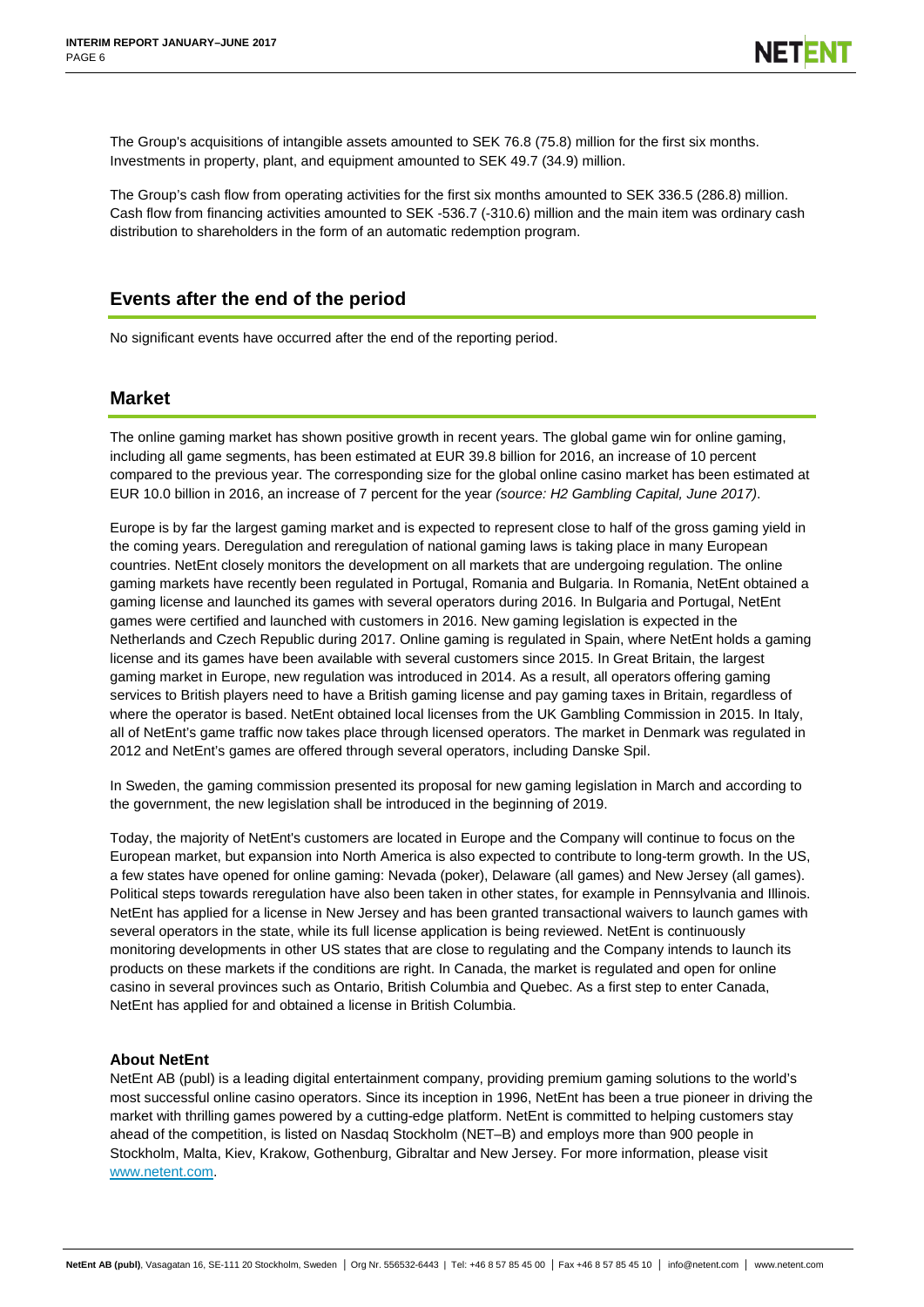### **Personnel and organization**

At the end of the period, the number of employees was 744 (621). Including external resources such as dedicated staff with contract suppliers and subcontractors, NetEnt employed 963 (862) persons. These numbers are defined as the number of full-time employee equivalents for the period.

### **Parent Company**

Revenues in the Parent Company come from services provided to subsidiaries. Product development costs are not capitalized in the Parent Company as the development projects are ordered and owned by subsidiaries in Malta.

The Parent Company's revenues amounted to SEK 206.3 (183.7) million and operating profit was SEK 12.5 (7.0) million in the second quarter. The operating margin was 6.1 (3.8) percent. Operating profit is primarily affected by the proportion of the Parent Company's costs that are billed to other Group companies and the intercompany pricing applied. The price level is controlled by independent comparative studies of similar services and can vary over time if the general price level on the market has changed. Financial items include currency effects on intercompany transactions and dividends. Profit after tax was SEK 11.9 (8.4) million for the quarter.

Investments in property, plant and equipment for the Parent Company amounted to SEK 6.0 (10.5) million and investments in intangible assets were SEK 0.5 (3.0) million for the period, the latter primarily consisting of software investments. Cash and cash equivalents in the Parent Company amounted to SEK 44.0 (103.2) million at the end of the period.

### **Accounting policies**

NetEnt prepares its financial statements in accordance with the International Financial Reporting Standards (IFRS) as approved by the European Union. The new and revised standards, which have been applied as of 2017, have not affected the financial statements of the Group. More information regarding the transition to the new standard "IFRS 15 – Revenues from contracts with customers" can be found in the Annual report for 2016. The Parent Company applies the same accounting principles as the Group, with the addition of considering the Swedish Financial Reporting Board's recommendation RFR 2, Accounting for Legal Entities. The same accounting and valuation principles have been applied as in the 2016 annual report. For further information on the principles, please see the annual report a[t www.netent.com.](file://office.necorp.dom/departments$/Investor-Relations/private/IR/IR/Kvartalsrapporter/2016/Q1/www.netent.com) Amounts are expressed in kSEK (thousands of Swedish kronor) unless otherwise indicated. Amounts or figures in parentheses indicate comparative figures for the corresponding period last year. SEKm stands for millions of Swedish kronor.

### **Risks and uncertainties**

NetEnt's operations are exposed to certain risks that could have a varying impact on earnings or financial position. These can be divided into industry, operational, and financial risks. The management's general view of the risks that may affect operations has not changed compared to the description given in the most recently published annual report. For a detailed description of the risk profile, see NetEnt's 2016 annual report, pages 58- 61 and pages 98-99.

### **Share redemption program and cash distribution to shareholders**

On April 21, 2017, the Annual General Meeting resolved to approve the Board's proposal for a share split and automatic redemption procedure, involving a cash distribution to shareholders of SEK 2.25 (1.33) per share corresponding to SEK 540.3 (320.2) million in total. Cash was transferred to the holders of redemption shares at the end of May through Euroclear.

### **Presentation of earnings report**

On Thursday, July 13, 2017, at 9.00 a.m. the interim report will be presented by CEO Per Eriksson live via webcast. The presentation can be followed in real-time on NetEnt's website at [https://www.netent.com/en/section/invest/.](https://www.netent.com/en/section/invest/)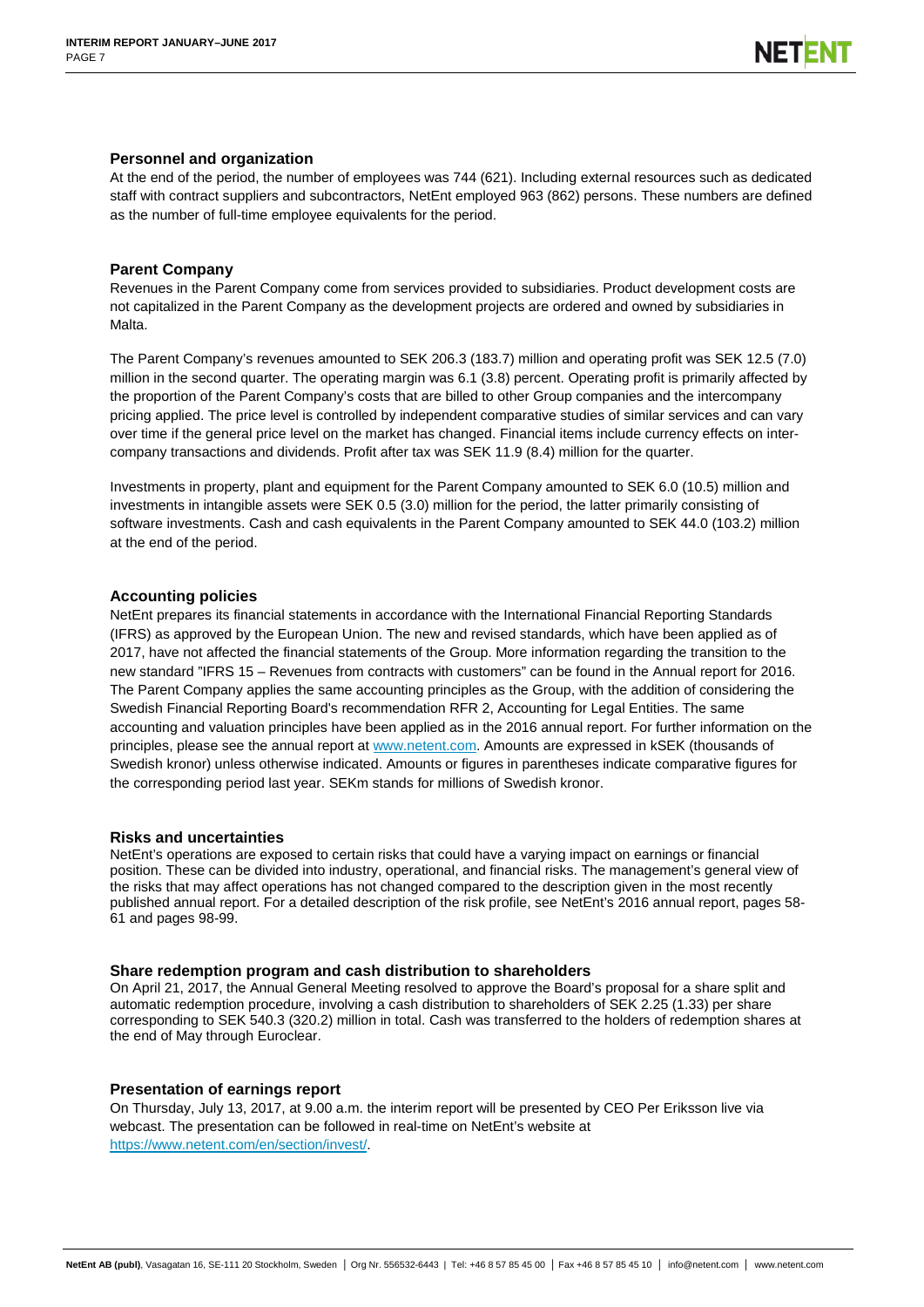### **Financial information**

NetEnt intends to distribute financial reports on the dates below.

| Interim report January - September 2017                |  |
|--------------------------------------------------------|--|
| Earnings report and report for the fourth quarter 2017 |  |

October 27, 2017 February 15, 2018

Financial reports, press releases, and other information are available from the date of publication on NetEnt's website [www.netent.com.](file://office.necorp.dom/departments$/Investor-Relations/private/IR/IR/Kvartalsrapporter/2016/Q2/www.netent.com)

The Board of Directors and the CEO certify that the report gives a true and fair view of the operations, position, and results of the Group and Parent Company and describes principal risks and uncertainties facing NetEnt and its group companies.

Stockholm, July 12<sup>th</sup>, 2017

| Vigo Carlund                      | Fredrik Erbing             | Maria Hedengren     | Peter Hamberg       |  |  |  |
|-----------------------------------|----------------------------|---------------------|---------------------|--|--|--|
| Chairman of the Board             | <b>Board Member</b>        | <b>Board Member</b> | <b>Board Member</b> |  |  |  |
| Michael Knutsson                  | Pontus Lindwall            | Maria Redin         | Jenny Rosberg       |  |  |  |
| <b>Board Member</b>               | <b>Board Member</b>        | <b>Board Member</b> | Board Member        |  |  |  |
| Per Eriksson<br>President and CEO |                            |                     |                     |  |  |  |
| Questions may be directed to      |                            |                     |                     |  |  |  |
| Per Eriksson                      | Therese Hillman            |                     |                     |  |  |  |
| President and CEO                 | CFO                        |                     |                     |  |  |  |
| Phone: +46 8 5785 4500            | Phone: +46 8 5785 4500     |                     |                     |  |  |  |
| per.eriksson@netent.com           | therese.hillman@netent.com |                     |                     |  |  |  |

This earnings and quarterly report has not been subject to special review by the Company's auditor.

### **Publication**

This information is information that NetEnt AB (publ) is obliged to make public pursuant to the EU Market Abuse Regulation and the Securities Markets Act. The information was submitted for publication, through the agency of the contact person set out above, at 7:30 CET on July 13, 2017.

### **Legal disclaimer**

Certain statements in this report are forward-looking and the actual outcomes may be materially different. In addition to the factors discussed, other factors could have an impact on actual outcomes. Such factors include developments for customers, competitors, the impact of economic and market conditions, national and international legislation and regulations, fiscal regulations, the effectiveness of copyright for computer systems, technological developments, exchange rates fluctuations and interest rates and political risks.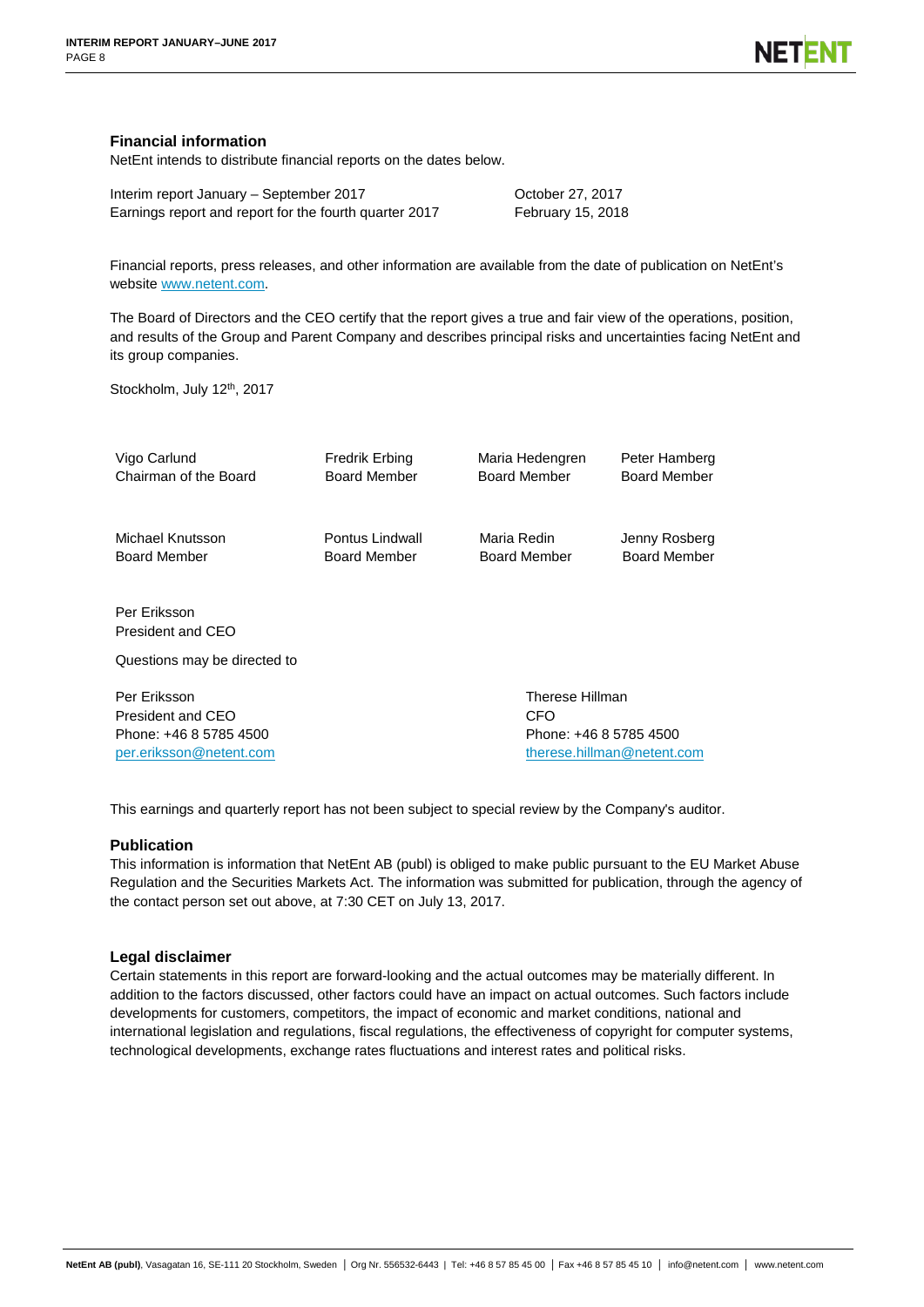# **Condensed consolidated income statement and statement of total income for the Group**

| <b>INCOME STATEMENT (KSEK)</b>                                             | Apr-Jun         | Apr-Jun         | Jan-Jun         | Jan-Jun         | Jan-Dec           |
|----------------------------------------------------------------------------|-----------------|-----------------|-----------------|-----------------|-------------------|
| Revenues                                                                   | 2017<br>401,108 | 2016<br>351,466 | 2017<br>797,366 | 2016<br>696,127 | 2016<br>1,452,158 |
| Other revenues                                                             | 5,526           | 602             | 7,143           | 1,291           | 2,943             |
|                                                                            |                 |                 |                 |                 |                   |
| <b>Total operating revenues</b>                                            | 406,634         | 352,068         | 804,509         | 697,418         | 1,455,101         |
| Personnel expenses                                                         | $-117,719$      | $-104,941$      | $-231,592$      | $-202,822$      | $-409,014$        |
| Depreciation, amortization and impairments                                 | $-39,594$       | $-33,883$       | $-76,552$       | $-67,531$       | $-138,894$        |
| Other operating expenses                                                   | $-104,333$      | $-90,841$       | $-215,141$      | $-176,526$      | $-371,244$        |
| <b>Total operating expenses</b>                                            | $-261,646$      | $-229,665$      | $-523,285$      | $-446,879$      | $-919,152$        |
| <b>Operating profit</b>                                                    | 144,988         | 122,403         | 281,224         | 250,539         | 535,949           |
| Financial income                                                           | 2,673           | 1,378           | 1,270           | 5,728           | 35,739            |
| Financial expense                                                          | $-566$          | $-328$          | $-1,046$        | $-460$          | $-26,161$         |
| <b>Financial items</b>                                                     | 2,107           | 1.050           | 224             | 5,268           | 9,578             |
| <b>Profit before tax</b>                                                   | 147,095         | 123,453         | 281,448         | 255,807         | 545,527           |
| Tax on the period's profit                                                 | $-13,236$       | $-9,964$        | $-23,605$       | $-20,586$       | -41,115           |
| Profit for the period                                                      | 133,859         | 113,489         | 257,843         | 235,221         | 504.412           |
| Earnings per share before dilution (SEK) <sup>(1)</sup>                    | 0.56            | 0.47            | 1.07            | 0.98            | 2.10              |
| Earnings per share after dilution (SEK) <sup>(1)</sup>                     | 0.56            | 0.47            | 1.07            | 0.98            | 2.10              |
| Average number of shares outstanding (1)                                   |                 |                 |                 |                 |                   |
| - before dilution                                                          | 240,130,860     | 240,130,860     | 240,130,860     | 240,130,860     | 240,130,860       |
| - after dilution                                                           | 240,131,415     | 240,246,603     | 240,143,804     | 240,286,077     | 240,198,134       |
|                                                                            |                 |                 |                 |                 |                   |
| Profit for the period attributable to Parent                               |                 |                 |                 |                 |                   |
| Company shareholders                                                       | 133,859         | 113,489         | 257,843         | 235.221         | 504.412           |
|                                                                            |                 |                 |                 |                 |                   |
| <b>STATEMENT OF TOTAL INCOME</b>                                           |                 |                 |                 |                 |                   |
| Profit for the period                                                      | 133,859         | 113,489         | 257,843         | 235,221         | 504,412           |
| Other total income                                                         |                 |                 |                 |                 |                   |
| Other total income Items that may be                                       |                 |                 |                 |                 |                   |
| reclassified to net income                                                 |                 |                 |                 |                 |                   |
| Exchange differences arising from the<br>translation of foreign operations | 4,356           | 8,546           | 4,585           | 9,589           | 15,345            |
| Sum of other total income for the period,<br>net after tax                 | 4,356           | 8,546           | 4,585           | 9,589           | 15,345            |
| Total income for the period                                                | 138,215         | 122,035         | 262,428         | 244,810         | 519,757           |

(1) Defined by IFRS, adjusted for split 6:1 that occured in May, 2016.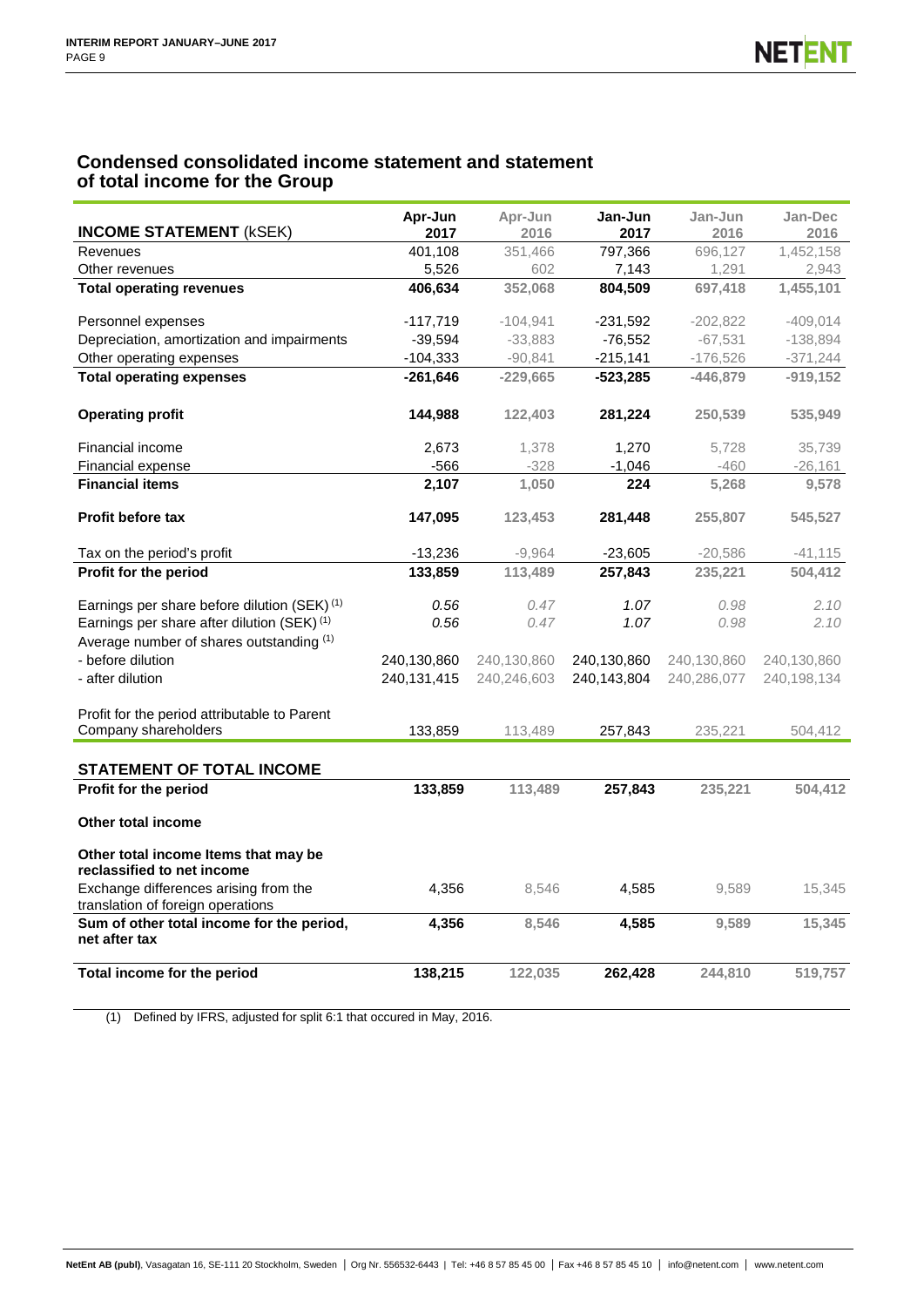# **Condensed consolidated balance sheets**

| <b>ASSETS (KSEK)</b>                  | 2017-06-30 | 2016-06-30 | 2016-12-31 |
|---------------------------------------|------------|------------|------------|
| Intangible assets                     | 285,144    | 217 985    | 253,495    |
| Property, plant, and equipment        | 142.341    | 99 332     | 120,546    |
| Other long-term receivables           | 9.673      | 18 833     | 9,567      |
| <b>Total non-current assets</b>       | 437,158    | 336 150    | 383,608    |
|                                       |            |            |            |
| Accounts receivable                   | 33,066     | 29 551     | 44,306     |
| Current tax receivables               | ۰          | 3 0 2 8    | 1.748      |
| Other receivables                     | 75.477     | 74 003     | 89,379     |
| Prepaid expenses and accrued revenues | 210,694    | 159 390    | 213,247    |
| Funds held on behalf of licensees     | 130.015    | 63 897     | 92,398     |
| Cash and cash equivalents             | 168.923    | 275 358    | 494,497    |
| <b>Total current assets</b>           | 618.175    | 605 227    | 935,575    |
| <b>TOTAL ASSETS</b>                   | 1,055,333  | 941 377    | 1,319,183  |

| <b>EQUITY AND LIABILITIES (KSEK)</b>              | 2017-06-30 | 2016-06-30 | 2016-12-31 |
|---------------------------------------------------|------------|------------|------------|
| Share capital                                     | 1,205      | 1 205      | 1,205      |
| Other capital contributed                         | 93.734     | 90 389     | 90,189     |
| Reserves                                          | 11.482     | 1 1 4 1    | 6.897      |
| Retained earnings including profit for the period | 542,335    | 555 594    | 824,785    |
| <b>Total equity</b>                               | 648,755    | 648 329    | 923,076    |
|                                                   |            |            |            |
| Deferred tax liability                            | 14,455     | 11 894     | 14,269     |
| <b>Total long-term liabilities</b>                | 14,455     | 11 894     | 14,269     |
|                                                   |            |            |            |
| Accounts payable                                  | 32,701     | 33 677     | 99,700     |
| Current tax liabilities                           | 39,489     | 34 803     | 25,034     |
| Other liabilities                                 | 209,529    | 127 714    | 164,947    |
| Accrued expenses and prepaid revenues             | 110,404    | 84 960     | 92,157     |
| <b>Total current liabilities</b>                  | 392,123    | 281 154    | 381,838    |
|                                                   |            |            |            |
| <b>TOTAL EQUITY AND LIABILITIES</b>               | 1,055,333  | 941 377    | 1,319,183  |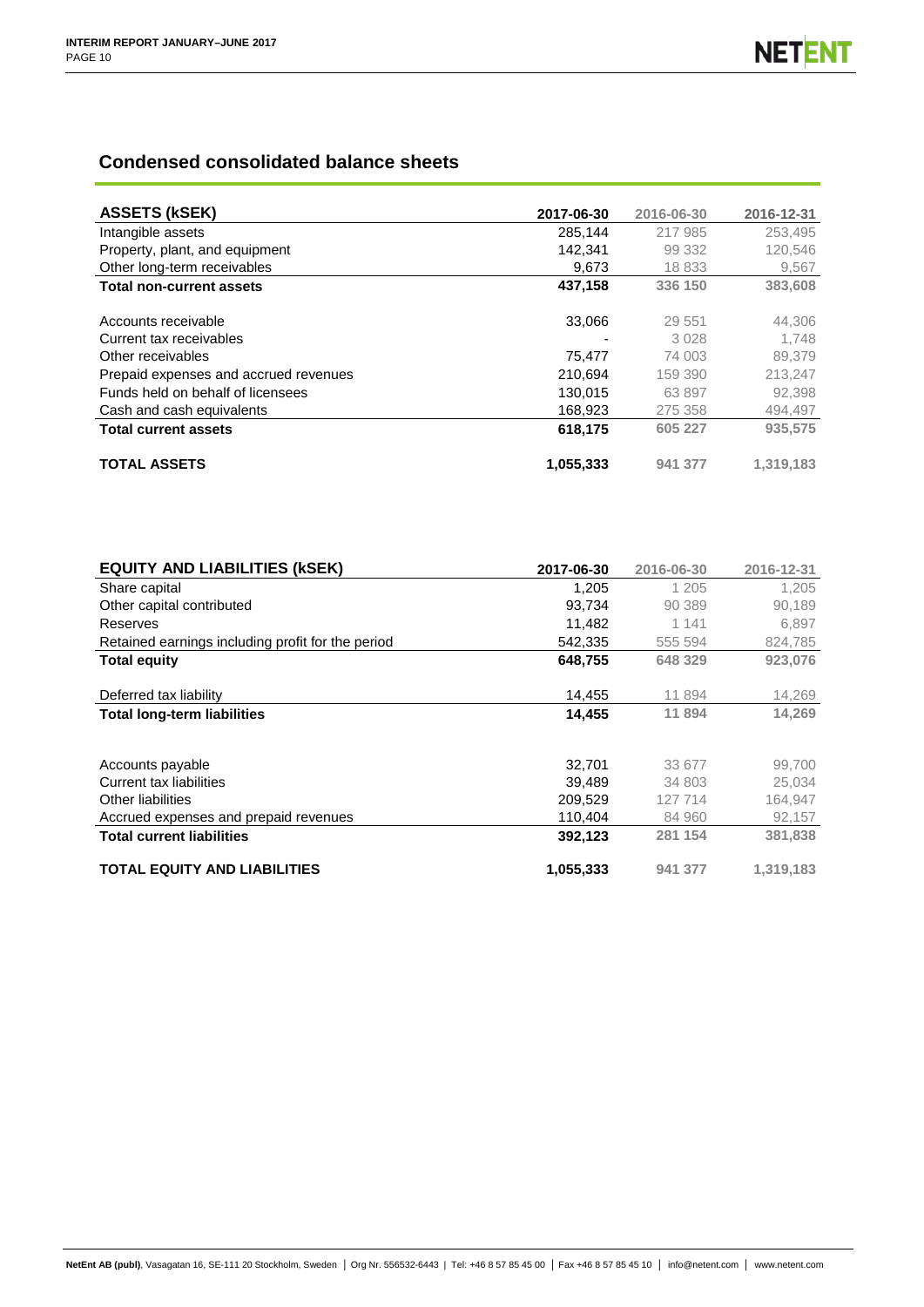# **Condensed consolidated cash flow statements**

|                                                  | Apr-Jun    | Apr-Jun    | Jan-Jun    | Jan-Jun    | Jan-Dec    |
|--------------------------------------------------|------------|------------|------------|------------|------------|
| (kSEK)                                           | 2017       | 2016       | 2017       | 2016       | 2016       |
| Operating profit                                 | 144,988    | 122,403    | 281,224    | 250,539    | 535,949    |
| Adjustment for items not included in cash flows: |            |            |            |            |            |
| Depreciation, amortization and impairments       | 39,594     | 33,883     | 76,552     | 67,531     | 138,894    |
| Other                                            | 44         | $-2,998$   | $-254$     | $-2,843$   | $-4,155$   |
| Interest received                                | 11         |            | 11         |            | 30         |
| Interest paid                                    | $-566$     | $-328$     | $-1.045$   | $-460$     | $-1,072$   |
| Income tax paid                                  | $-11,751$  | $-3,509$   | $-17,617$  | $-19,785$  | $-47,889$  |
| Cash flow from operating activities before       | 172,320    | 149,451    | 338,871    | 294,983    | 621,757    |
| changes in working capital                       |            |            |            |            |            |
|                                                  |            |            |            |            |            |
| Changes in working capital                       | 11,933     | 8,583      | $-2,341$   | $-8,179$   | 2,456      |
| Cash flow from operating activities              | 184,253    | 158,034    | 336,530    | 286,804    | 624,213    |
|                                                  |            |            |            |            |            |
| Acquisition of intangible assets                 | $-39,964$  | $-40,733$  | $-76,847$  | $-75,799$  | $-154,277$ |
| Acquisition of property, plant, and equipment    | $-13,371$  | $-23,629$  | $-49,665$  | $-34,937$  | $-79,862$  |
| Cash flow from investing activities              | $-53,334$  | $-64,362$  | $-126,511$ | $-110,736$ | $-234,139$ |
|                                                  |            |            |            |            |            |
| Issue of new shares                              |            |            |            |            |            |
| Received premium for share option rights         | 3,545      | 9,533      | 3,545      | 9,533      | 9,528      |
| Repurchase of warrants                           |            |            |            |            | $-306$     |
| Transfer to shareholders                         | $-540,294$ | $-320,174$ | $-540,294$ | $-320,174$ | $-320,174$ |
| Cash flow from financing activities              | $-536,749$ | $-310.641$ | $-536.749$ | $-310,641$ | $-310,952$ |
|                                                  |            |            |            |            |            |
| Cash flow for the period                         | $-405,830$ | $-216,969$ | $-326,730$ | $-134,573$ | 79,122     |
|                                                  |            |            |            |            |            |
| Cash and cash equivalents at beginning           |            |            |            |            |            |
| of period                                        | 573,460    | 486,537    | 494,497    | 402.058    | 402,058    |
| FX differences in cash and cash equivalents      | 1,293      | 5,790      | 1,156      | 7,873      | 13,317     |
| Cash and cash equivalents at end of period       | 168,923    | 275,358    | 168,923    | 275,358    | 494,497    |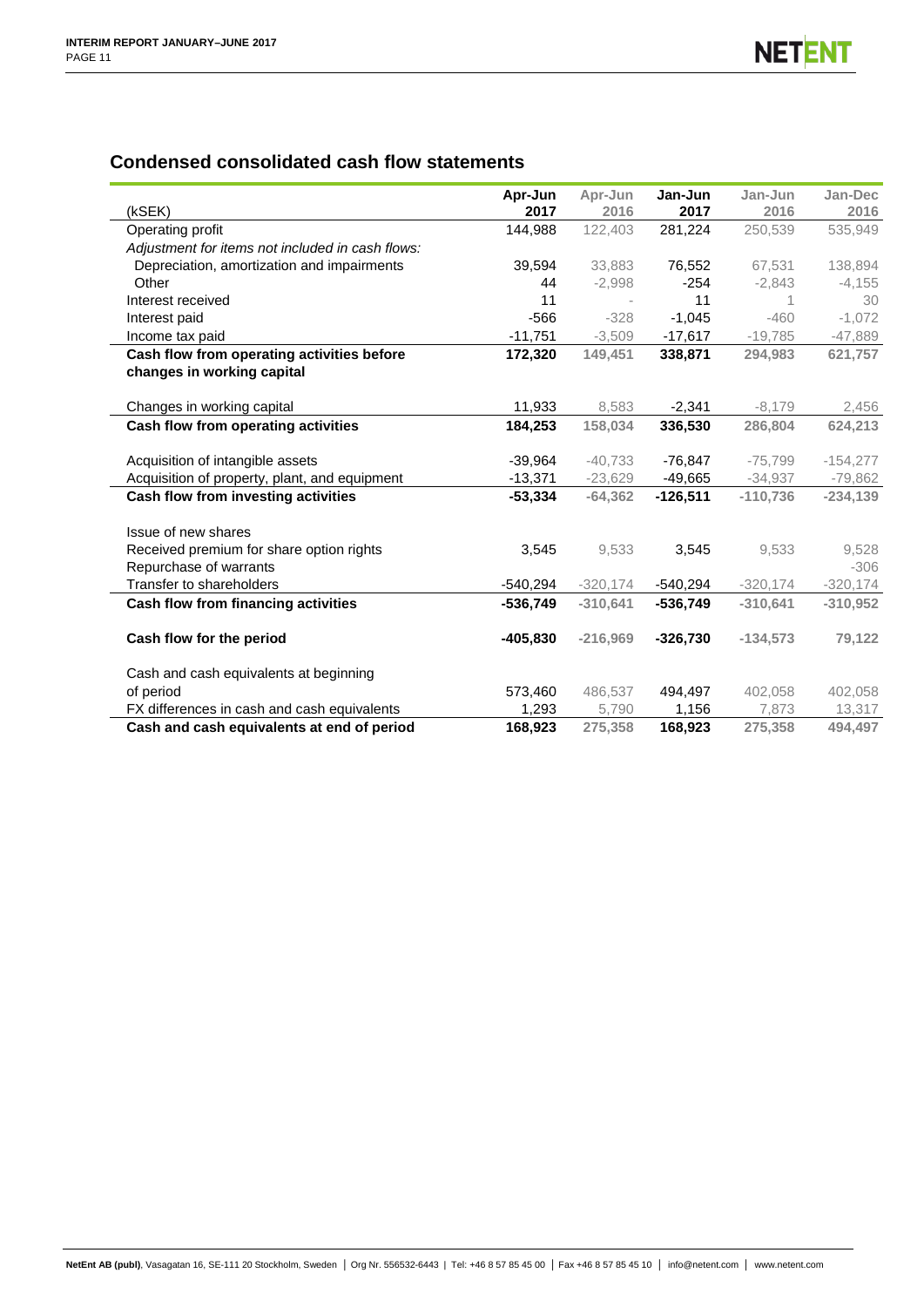# **Condensed consolidated changes in equity**

| 2016                                     | <b>Share</b><br>capital  | Other<br>capital<br>contributed | <b>Reserves</b>          | <b>Retained</b><br>earnings | Total<br>equity |
|------------------------------------------|--------------------------|---------------------------------|--------------------------|-----------------------------|-----------------|
| Opening equity 2016-01-01                | 1.205                    | 80,856                          | $-8.448$                 | 640.548                     | 714.161         |
| Received premium for share option rights | $\overline{\phantom{a}}$ | 9,333                           |                          |                             | 9,333           |
| Transfer to shareholders                 | $\,$                     |                                 | $\overline{\phantom{a}}$ | $-320.174$                  | $-320,174$      |
| Total income for the period Jan-Dec      | $\,$                     | $\overline{\phantom{a}}$        | 15.345                   | 504.412                     | 519,757         |
| Closing equity 2016-12-31                | 1.205                    | 90.189                          | 6,897                    | 824.785                     | 923,076         |

| 2017                                     | <b>Share</b><br>capital  | Other<br>capital<br>contributed | <b>Reserves</b>          | <b>Retained</b><br>earnings | <b>Total</b><br>equity |
|------------------------------------------|--------------------------|---------------------------------|--------------------------|-----------------------------|------------------------|
| Opening equity 2017-01-01                | 1.205                    | 90.189                          | 6.897                    | 824.785                     | 923,076                |
| Total income for the period Jan-Mar      | $\overline{\phantom{0}}$ |                                 | 229                      | 123.984                     | 124.214                |
| Received premium for share option rights | $\overline{\phantom{a}}$ | 3.545                           | $\overline{\phantom{0}}$ |                             |                        |
| Transfer to shareholders                 | ٠                        | ٠                               |                          | $-540.294$                  | $-540.294$             |
| Total income for the period Apr-Jun      | ۰                        | ٠                               | 4,356                    | 133,859                     | 138,215                |
| Closing equity 2017-06-30                | 1,205                    | 93.734                          | 11.482                   | 542.335                     | 648,755                |

There is no minority interest in the Group. Thus, all equity is attributed to the Parent Company's shareholders.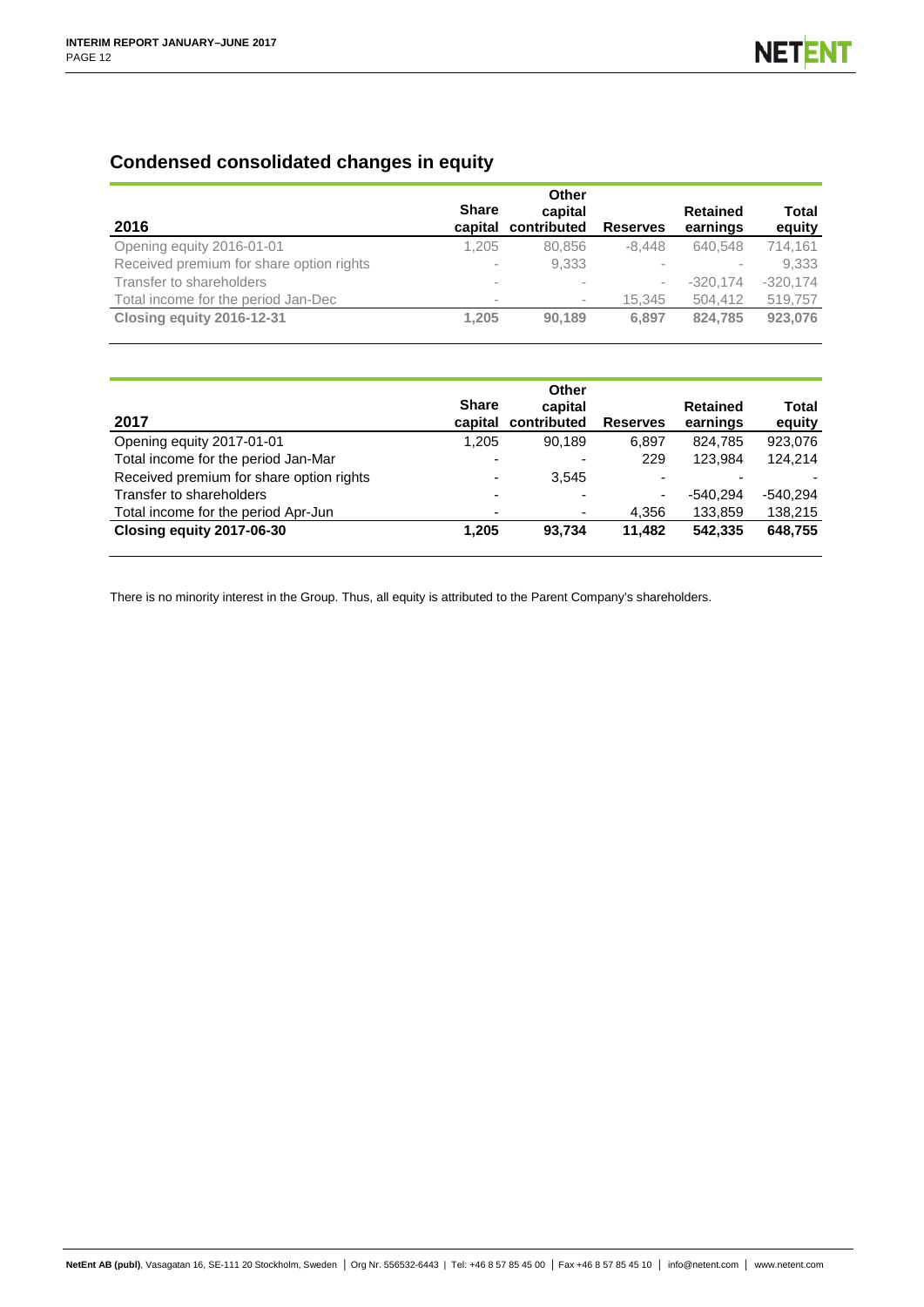The Company presents some financial measures in this interim report, which are not defined by IFRS. The Company believes that these measures provide valuable additional information to investors and management for evaluating the Company's financial performance and financial position. It should be noted that these measures, as defined, may not be comparable to similarly titled measures used by other companies. These non-IFRS measures should not be considered as substitutes to financial reporting measures prepared in accordance with IFRS. The tables below show some measures that are not defined by IFRS.

# **Consolidated key data and figures for the Group**

|                                                                  | Apr-Jun    | Apr-Jun                     | Jan-Jun     | Jan-Jun     | Jan-Dec       |
|------------------------------------------------------------------|------------|-----------------------------|-------------|-------------|---------------|
|                                                                  | 2017       | 2016                        | 2017        | 2016        | 2016          |
| Financial measures defined by IFRS:                              |            |                             |             |             |               |
| Operating revenues (kSEK)                                        | 406,634    | 352,068                     | 804,509     | 697,418     | 1,455,101     |
| Earnings per shares before dilution (SEK) (2)                    | 0.56       | 0.47                        | 1.07        | 0.98        | 2.10          |
| Earnings per shares after dilution (SEK) (2)                     | 0.56       | 0.47                        | 1.07        | 0.98        | 2.10          |
| Average number of outstanding shares before dilution (2)         |            | 240,130,860 240,130,860     | 240,130,860 | 240,130,860 | 240,130,860   |
| Average number of outstanding shares after dilution (2)          |            | 240, 131, 415 240, 246, 603 | 240,143,804 | 240,286,077 | 240, 198, 134 |
| Number of outstanding shares at period's end before dilution (2) |            | 240,130,860 240,130,860     | 240,130,860 | 240,130,860 | 240,130,860   |
| Number of outstanding shares at period's end after dilution (2)  |            | 241,073,160 241,115,160     | 241,073,160 | 241,115,160 | 241,073,160   |
|                                                                  |            |                             |             |             |               |
| <b>Alternative Performance Measures:</b>                         |            |                             |             |             |               |
| Operating revenues (kEUR)                                        | 41,962     | 37,962                      | 83,815      | 74,998      | 153,647       |
| Operating margin (percent)                                       | 35.7       | 34.8                        | 35.0        | 35.9        | 36.8          |
| EBITDA margin (percent)                                          | 45.4       | 44.4                        | 44.5        | 45.6        | 46.4          |
| Effective tax rate (percent)                                     | 9.0        | 8.1                         | 8.4         | 8.0         | 7.5           |
|                                                                  |            |                             |             |             |               |
| Return on equity, rolling 12 months (percent)                    | 62.0       | 63.7                        | 62.0        | 63.7        | 63.3          |
| Equity/assets ratio (percent)                                    | 61.5       | 68.9                        | 61.5        | 68.9        | 70.0          |
| Quick ratio (percent)                                            | 157.6      | 215.3                       | 157.6       | 215.3       | 245.0         |
| Net interest-bearing liabilities (kSEK) (1)                      | $-168,923$ | $-275,358$                  | $-168,923$  | $-275,358$  | $-494,497$    |
| Net debt/equity ratio (multiple)                                 | $-0.3$     | $-0.4$                      | $-0.3$      | $-0.4$      | $-0.5$        |
| Equity per share before dilution (SEK)                           | 2.70       | 2.70                        | 2.70        | 2.70        | 3.84          |
| Equity per share after dilution (SEK)                            | 2.70       | 2.70                        | 2.70        | 2.70        | 3.84          |
|                                                                  |            |                             |             |             |               |
| Average number of employees                                      | 741        | 604                         | 729         | 577         | 618           |
| Employees at period's end                                        | 744        | 621                         | 744         | 621         | 680           |
| Employees and external resources at period's end                 | 963        | 862                         | 963         | 862         | 892           |

(1) A negative figure means that the Group has a net cash position (cash and no interest-bearing liabilities).

(2) Adjusted for split 6:1 that occured in May, 2016.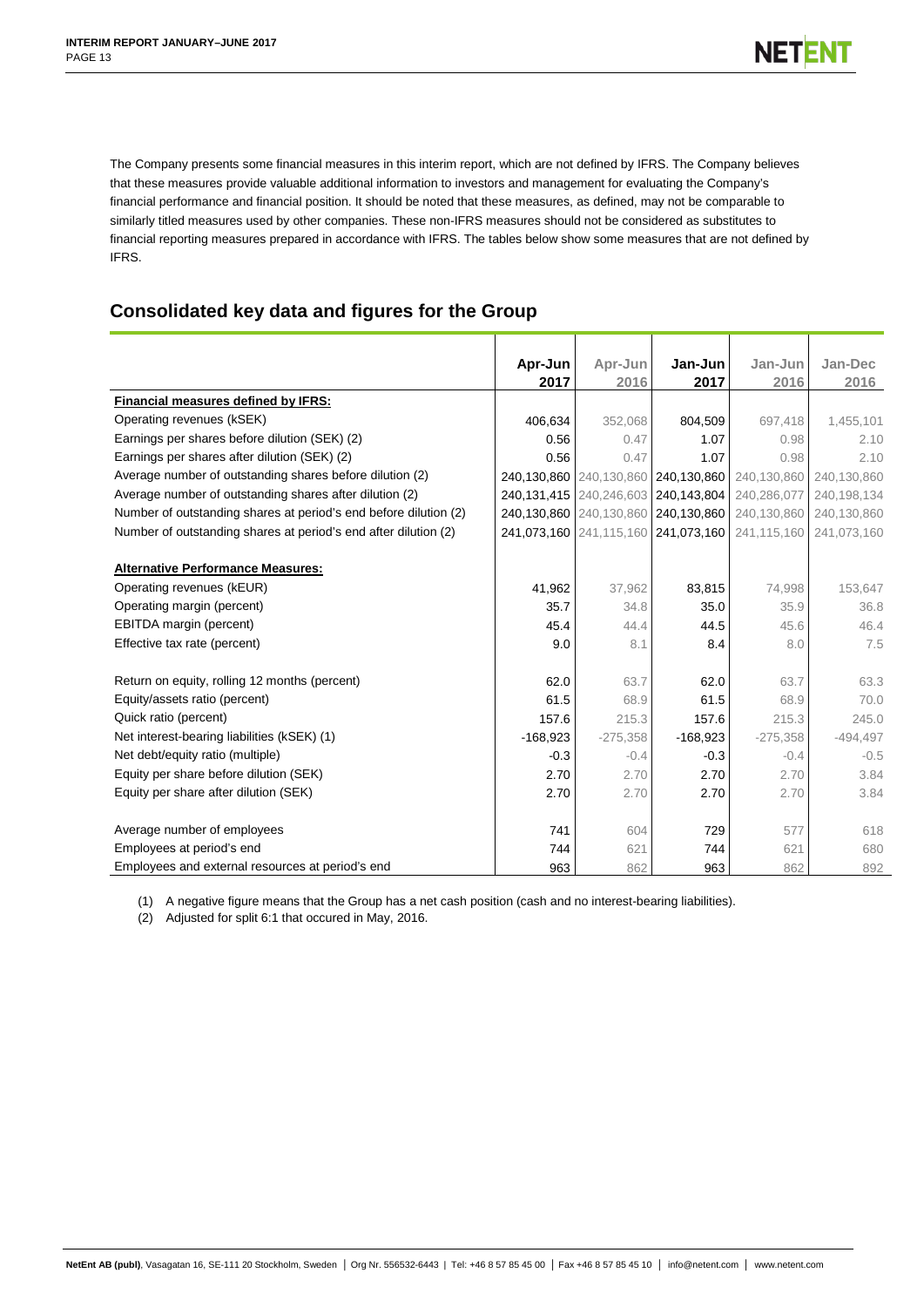# **Consolidated key data and figures by quarter for the Group**

|                                               | 2017           | 2017   | 2016   | 2016           | 2016           | 2016           | 2015   | 2015           | 2015   |
|-----------------------------------------------|----------------|--------|--------|----------------|----------------|----------------|--------|----------------|--------|
|                                               | Q <sub>2</sub> | Q1     | Q4     | Q <sub>3</sub> | Q <sub>2</sub> | Q <sub>1</sub> | Q4     | Q <sub>3</sub> | Q2     |
| Financial measures defined by IFRS:           |                |        |        |                |                |                |        |                |        |
| Operating revenues (kSEK)                     | 406.6          | 397.9  | 400.3  | 357.4          | 352.1          | 345.4          | 323.1  | 279.8          | 271.2  |
| Cash and cash equivalents (3) (SEKm)          | 168.9          | 573.5  | 494.5  | 412.8          | 275.4          | 486.5          | 402.1  | 316.8          | 219.3  |
| Funds held on behalf of licensees (SEKm)      | 130.0          | 86.0   | 92.4   | 102.9          | 63.9           | 2.0            | 24.6   | 74.5           | 32.9   |
| <b>Alternative Performance Measures:</b>      |                |        |        |                |                |                |        |                |        |
| Operating revenues (EURm)                     | 42.0           | 41.9   | 41.1   | 37.5           | 38.0           | 37.0           | 34.7   | 29.7           | 29.2   |
| Operating profit (SEKm)                       | 145.0          | 136.2  | 156.0  | 129.4          | 122.4          | 128.1          | 121.8  | 105.3          | 92.7   |
| Operating margin (percent)                    | 35.7           | 34.2   | 39.0   | 36.2           | 34.8           | 37.1           | 37.7   | 37.6           | 34.2   |
| EBITDA margin (percent)                       | 45.4           | 43.5   | 48.1   | 45.9           | 44.4           | 46.8           | 48.8   | 50.1           | 46.7   |
| Growth in SEK vs prior year (percent)         | 15.5           | 15.2   | 23.9   | 27.7           | 29.8           | 33.7           | 34.0   | 28.8           | 32.3   |
| Growth in EUR vs prior year (percent)         | 10.5           | 13.0   | 18.5   | 26.6           | 30.2           | 34.5           | 33.0   | 25.8           | 28.2   |
| Growth in SEK vs prior quarter (percent)      | 2.2            | $-0.6$ | 12.0   | 1.5            | 1.9            | 6.9            | 15.5   | 3.2            | 5.0    |
| Growth in EUR vs prior quarter (percent)      | 0.3            | 1.8    | 9.5    | $-1.1$         | 2.5            | 6.8            | 17.0   | 1.7            | 5.9    |
| Equity/assets ratio (percent)                 | 61.5           | 74.6   | 70.0   | 68.9           | 68.9           | 79.2           | 74.0   | 69.2           | 69.4   |
| Return on equity rolling 12 months (percent)  | 62.0           | 59.6   | 63.3   | 63.1           | 63.7           | 63.2           | 61.2   | 59.0           | 57.6   |
| Net debt/equity ratio (multiple)              | $-0.3$         | $-0.5$ | $-0.5$ | $-0.5$         | $-0.4$         | $-0.6$         | $-0.6$ | $-0.5$         | $-0.4$ |
| Share price at end of period (2)              | 73.65          | 72.00  | 70.30  | 78.50          | 83.00          | 76.40          | 82.42  | 77.58          | 53.67  |
| Earnings per share after dilution (SEK) (2)   | 0.56           | 0.52   | 0.62   | 0.50           | 0.47           | 0.51           | 0.48   | 0.41           | 0.36   |
| Book equity per share (SEK) (2)               | 2.70           | 4.36   | 3.84   | 3.25           | 2.70           | 3.49           | 2.97   | 2.57           | 2.09   |
| Cash flow from operations per share (SEK) (2) | 0.77           | 0.63   | 0.66   | 0.74           | 0.66           | 0.54           | 0.58   | 0.51           | 0.52   |
| Average number of employees                   | 741            | 717    | 674    | 641            | 604            | 551            | 516    | 496            | 481    |

# **Reconcilation to IFRS**

| (SEKm)                               | 2017           | 2017     | 2016     | 2016           | 2016           | 2016   | 2015   | 2015             | 2015   |
|--------------------------------------|----------------|----------|----------|----------------|----------------|--------|--------|------------------|--------|
|                                      | Q <sub>2</sub> | Q1       | Q4       | Q <sub>3</sub> | Q <sub>2</sub> | Q1     | Q4     | Q <sub>3</sub>   | Q2     |
| <b>EBITDA</b>                        |                |          |          |                |                |        |        |                  |        |
| Profit for the period                | 133.8          | 124.0    | 150.0    | 119.2          | 113.5          | 121.7  | 115.7  | 97.6             | 86.5   |
| Tax on profit for the period         | 13.2           | 10.4     | 10.2     | 10.4           | 10.0           | 10.6   | 7.3    | 8.1              | 6.7    |
| <b>Financial items</b>               | $-2.1$         | 1.9      | $-4.2$   | $-0.2$         | $-1.1$         | $-4.2$ | $-1.2$ | $-0.4$           | $-0.5$ |
| Depreciation & Amortization          | 39.6           | 37.0     | 36.6     | 34.7           | 33.9           | 33.6   | 36.0   | 34.8             | 33.9   |
| <b>EBITDA</b>                        | 184.6          | 173.2    | 192.6    | 164.2          | 156.3          | 161.8  | 157.8  | 140.1            | 126.6  |
| Net interest-bearing liabilities     |                |          |          |                |                |        |        |                  |        |
| Interest-bearing provisions          |                |          |          |                |                |        |        |                  |        |
| Interest-bearing liabilities         |                |          |          |                |                |        |        |                  |        |
| Cash and cash equivalents            | $-168.9$       | 573.5    | 494.5    | 412.8          | 275.4          | 486.5  | 402.1  | 316.8            | 219.3  |
| Net interest-bearing liabilities (1) | $-168.9$       | $-573.5$ | $-494.5$ | -412.8         | -275.4         | -486.5 | -402.1 | $-316.8 - 219.3$ |        |
| <b>Quick ratio</b>                   |                |          |          |                |                |        |        |                  |        |
| Total current assets                 | 618.2          | 984.5    | 935.6    | 776.3          | 605.2          | 756.9  | 679.2  | 607.9            | 443.9  |
| <b>Total current liabilities</b>     | 392.1          | 342.1    | 381.8    | 339.5          | 281.2          | 208.7  | 239.2  | 262.8            | 208.8  |
| Quick ratio (percent)                | 157.6          | 287.8    | 245.0    | 228.6          | 215.3          | 362.8  | 284.1  | 231.3            | 212.9  |

(1) A negative figure means that the Group has a net cash position (cash and no interest-bearing liabilities).

(2) Adjusted for split 6:1 that occured in May, 2016.

(3) Excluding funds held on behalf of licensees.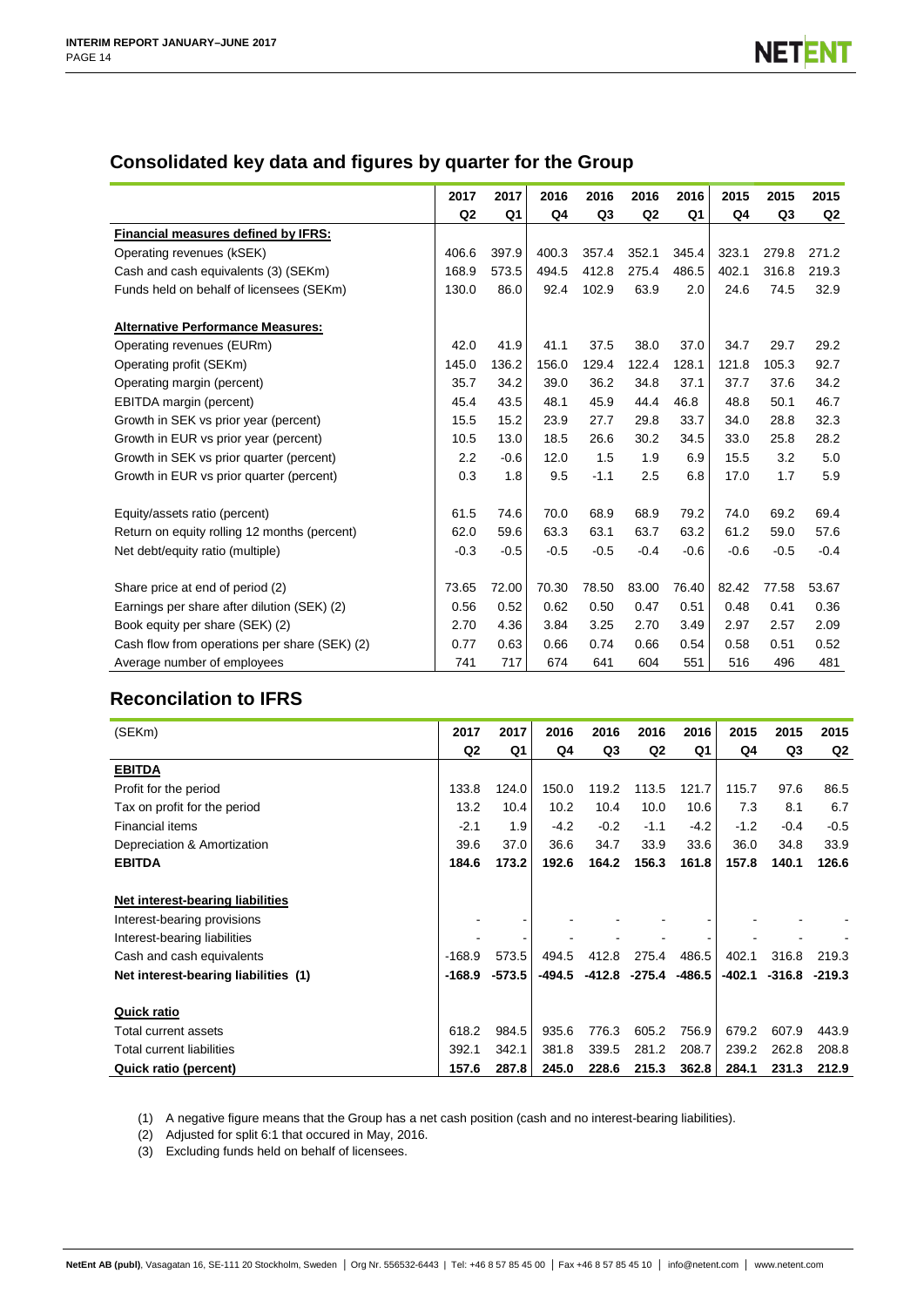# **Definitions**

### *Operating profit*

Operating revenues minus operating costs. Measures the Company's operating result before interest and taxes. Commonly used by investors, analysts and management to evaluate the profitability of the Company.

## *Operating margin*

Operating profit in relation to operating revenues. This is a measure of profitability commonly used by investors, analysts and management to evaluate the profitability of the Company.

## *EBITDA-margin*

Operating profit excluding depreciation and amortization in relation to operating revenues. This is a measure of profitability commonly used by investors, analysts and management to evaluate the profitability of the Company.

## *Growth in SEK compared to prior year*

Percentage change of operating revenues in SEK, compared to the previous year. Commonly used by investors, analysts and management to evaluate the growth of the Company.

## *Growth in EUR compared to prior year*

Percentage change of operating revenues in EUR, compared to the previous year. Commonly used by investors, analysts and management to evaluate the growth of the Company. The Company aims to grow faster than the market.

## *Growth in SEK compared to prior quarter*

Percentage change of operating revenues in SEK, compared to the previous quarter. Commonly used by investors, analysts and management to evaluate the growth of the Company.

## *Growth in EUR compared to prior quarter*

Percentage change of operating revenues in EUR, compared to the previous quarter. Commonly used by investors, analysts and management to evaluate the growth of the Company.

## *Average shareholders' equity*

Calculated as shareholders' equity at the start of the year, plus outgoing equity at the end of the year, divided by two.

## *Return on equity*

Period's profit/loss (rolling twelve months) in relation to average shareholder equity for last twelve months. This is a measure of capital returns that is commonly used by investors, analysts and management to evaluate the Company's ability to generate returns on the capital provided by its shareholders.

# *Financial items*

Calculated as financial income minus financial expenses, adjusted for currency effects.

# *Equity/assets ratio*

Equity at the end of period as a percentage of total assets at the end of period. This is a measure commonly used by investors, analysts and management to evaluate the capital structure of the Company and its ability to meet its short- and long-term obligations.

# *Quick ratio*

Current assets in relation to current liabilities. This is a measure commonly used by investors, analysts and management to evaluate the short-term liquidity of the Company.

# *Net interest-bearing liabilities*

Net of interest-bearing provisions and liabilities less financial assets and cash and cash equivalents. This is a measure commonly used by investors, analysts and management to evaluate the financial position of the Company and its ability to return cash to shareholders.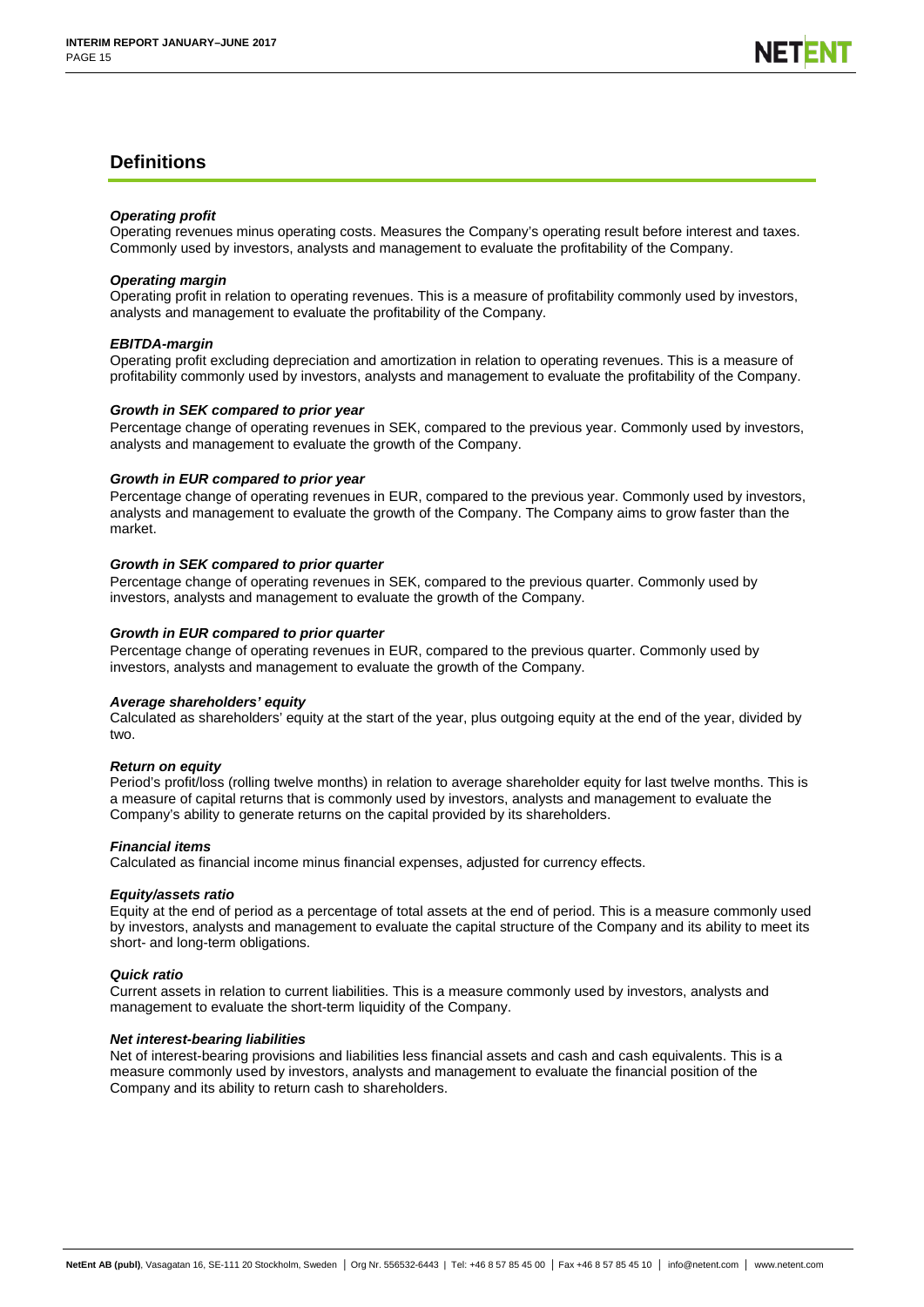## *Net debt/equity ratio (multiple)*

Net of interest-bearing earnings and liabilities minus financial assets and cash and cash equivalents, divided by shareholder's equity. This is a measure commonly used by investors, analysts and management to evaluate the financial position of the Company and its ability to return cash to shareholders.

### *Average number of employees*

The average number of employees during the period, defined as full-time equivalents.

## *Number of employees at end of period*

The number of employees at the end of the period, defined as full-time equivalents.

### *Number of employees and external resources at end of period*

The number of employees and external resources such as dedicated persons with contracted suppliers and subcontractors at the end of the period, defined as full-time equivalents.

### *Earnings per share before dilution*

Profit for the period divided by the average number of shares outstanding during the period, before dilution from options.

### *Earnings per share after dilution*

Profit for the period divided by the average number of shares outstanding during the period, after dilution from options.

### *Equity per share*

Shareholders' equity divided by the number of shares outstanding at the end of the period.

### *Cash flow from operating activities per share*

Cash flow from operating activities divided by the average number of shares outstanding after dilution for the period. This is a measure used by investors, analysts and management to evaluate the financial development of the Company and its ability to generate a positive cash flow.

#### *Average number of shares outstanding*

The average number of shares outstanding during the period adjusted for bonus issue and share split.

#### *Number of shares outstanding*

The number of shares outstanding adjusted for bonus issue and share split.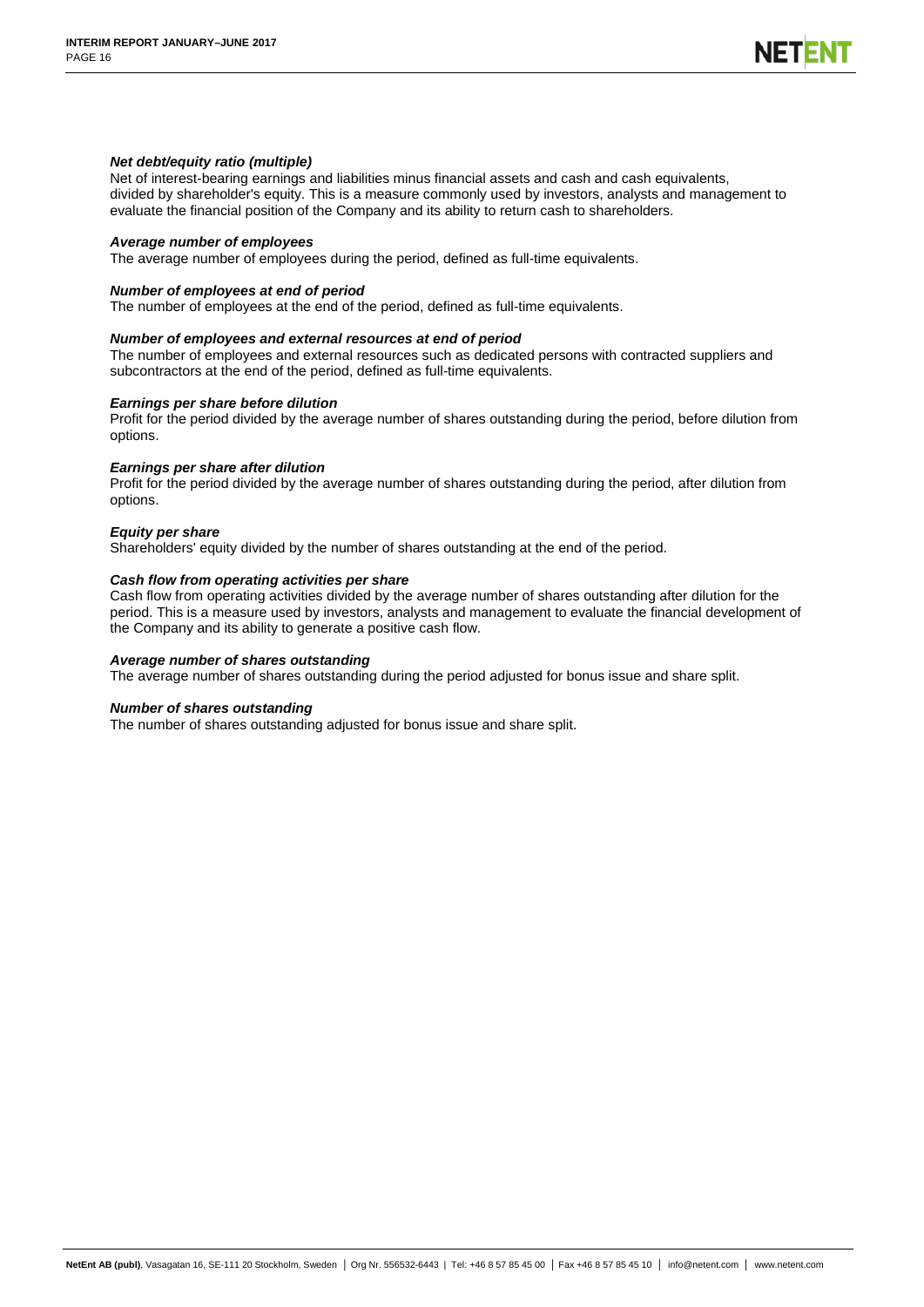# **Condensed Parent Company income statement**

|                                                            | Apr-Jun    | Apr-Jun   | Jan-Jun    | Jan-Jun    | Jan-Dec    |
|------------------------------------------------------------|------------|-----------|------------|------------|------------|
| <b>INCOME STATEMENT (KSEK)</b>                             | 2017       | 2016      | 2017       | 2016       | 2016       |
| Operating revenues                                         | 206,252    | 183,747   | 410,614    | 353,902    | 737,522    |
| Other external expenses                                    | -81,904    | $-77,079$ | -164,593   | $-142,520$ | $-299,541$ |
| Personnel expenses                                         | $-104,808$ | $-92,952$ | $-207,191$ | $-182,594$ | $-365,037$ |
| Depreciation and amortization                              | $-7,028$   | $-6,678$  | -13,744    | $-12,941$  | $-26,430$  |
| <b>Operating profit</b>                                    | 12,512     | 7,038     | 25,086     | 15,847     | 46.514     |
| <b>Financial items</b>                                     | 2,805      | 4,044     | 2,451      | 9,123      | 496,368    |
| Transfer to untaxed reserves                               |            |           |            |            | 4,481      |
| <b>Profit before tax</b>                                   | 15,317     | 11,082    | 27,537     | 24,970     | 547,363    |
| Tax on the period's profit                                 | $-3,450$   | $-2,636$  | $-5,742$   | $-5,668$   | $-13,971$  |
| Profit for the period                                      | 11,867     | 8,446     | 21,795     | 19,302     | 533,392    |
|                                                            |            |           |            |            |            |
| <b>STATEMENT OF TOTAL INCOME</b>                           |            |           |            |            |            |
| <b>Profit for the period</b>                               | 11,867     | 8,446     | 21,795     | 19,302     | 533,392    |
| Other total income                                         |            |           |            |            |            |
| Sum of other total income for the period,<br>net after tax |            |           |            |            |            |
| Total income for the period                                | 11,867     | 8,446     | 21,795     | 19,302     | 533,392    |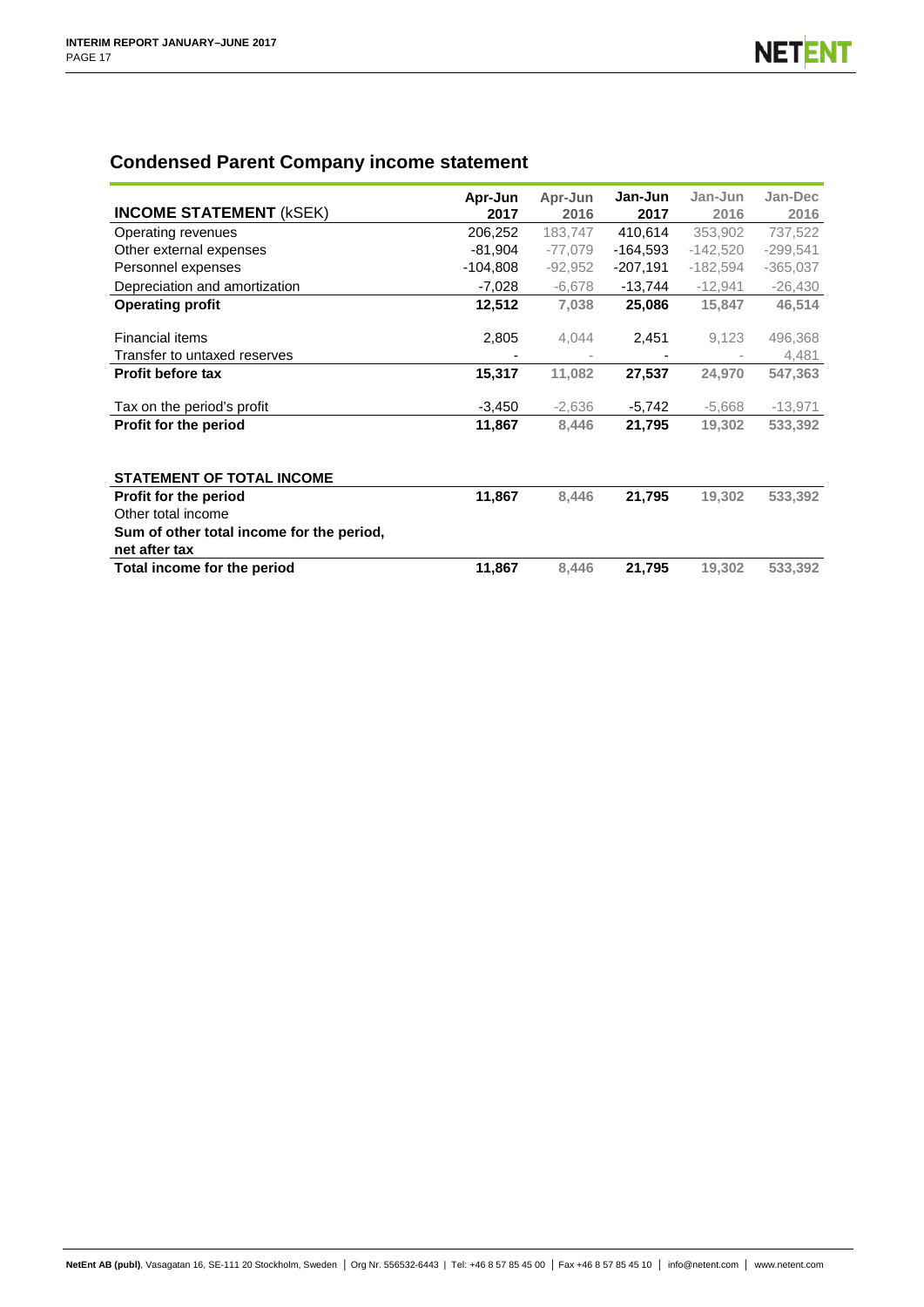# **Condensed Parent Company balance sheet**

| <b>ASSETS (kSEK)</b>                  | 2017-06-30 | 2016-06-30 | 2016-12-31 |
|---------------------------------------|------------|------------|------------|
| Intangible assets                     | 5,108      | 7.790      | 5,791      |
| Property, plant, and equipment        | 72,348     | 30,629     | 51,828     |
| Shares in subsidiaries                | 4,611      | 2.308      | 4,611      |
| <b>Total non-current assets</b>       | 82,067     | 40.727     | 62,230     |
|                                       |            |            |            |
| Accounts receivable                   | 137        |            | 3          |
| Receivables from Group companies      | 117,266    | 101.104    | 388,228    |
| Current tax receivables               |            | 3.028      | 1.748      |
| Other receivables                     | 13,654     | 24.054     | 27,955     |
| Prepaid expenses and accrued revenues | 58,984     | 27,003     | 51,327     |
| Cash and cash equivalents             | 44,007     | 103,234    | 345,728    |
| <b>Total current assets</b>           | 234.048    | 258.424    | 814.989    |
| <b>TOTAL ASSETS</b>                   | 316,115    | 299.151    | 877.219    |

| <b>EQUITY AND LIABILITIES (KSEK)</b>  | 2017-06-30 | 2016-06-30 | 2016-12-31 |
|---------------------------------------|------------|------------|------------|
| Share capital                         | 1,205      | 1,205      | 1,205      |
| <b>Statutory reserve</b>              | 38         | 38         | 38         |
| Share premium reserve                 | 58,844     | 55,500     | 55,299     |
| Retained earnings                     | 81,197     | 88,098     | 88,098     |
| Profit for the period                 | 21,795     | 19,302     | 533,392    |
| <b>Total equity</b>                   | 163,079    | 164,143    | 678.032    |
|                                       |            |            |            |
| Untaxed reserves                      | 23,427     | 27,649     | 23,427     |
| Accounts payable                      | 29,271     | 28,638     | 86,976     |
| Liabilities to Group companies        |            | 1,208      | 9,006      |
| <b>Tax liabilities</b>                | 64         |            |            |
| <b>Other liabilities</b>              | 7,476      | 6.238      | 6,598      |
| Accrued expenses and prepaid revenues | 92,798     | 71,275     | 73,180     |
| <b>Total current liabilities</b>      | 129,609    | 107,359    | 175.760    |
| <b>TOTAL EQUITY AND LIABILITIES</b>   | 316,115    | 299,151    | 877,219    |